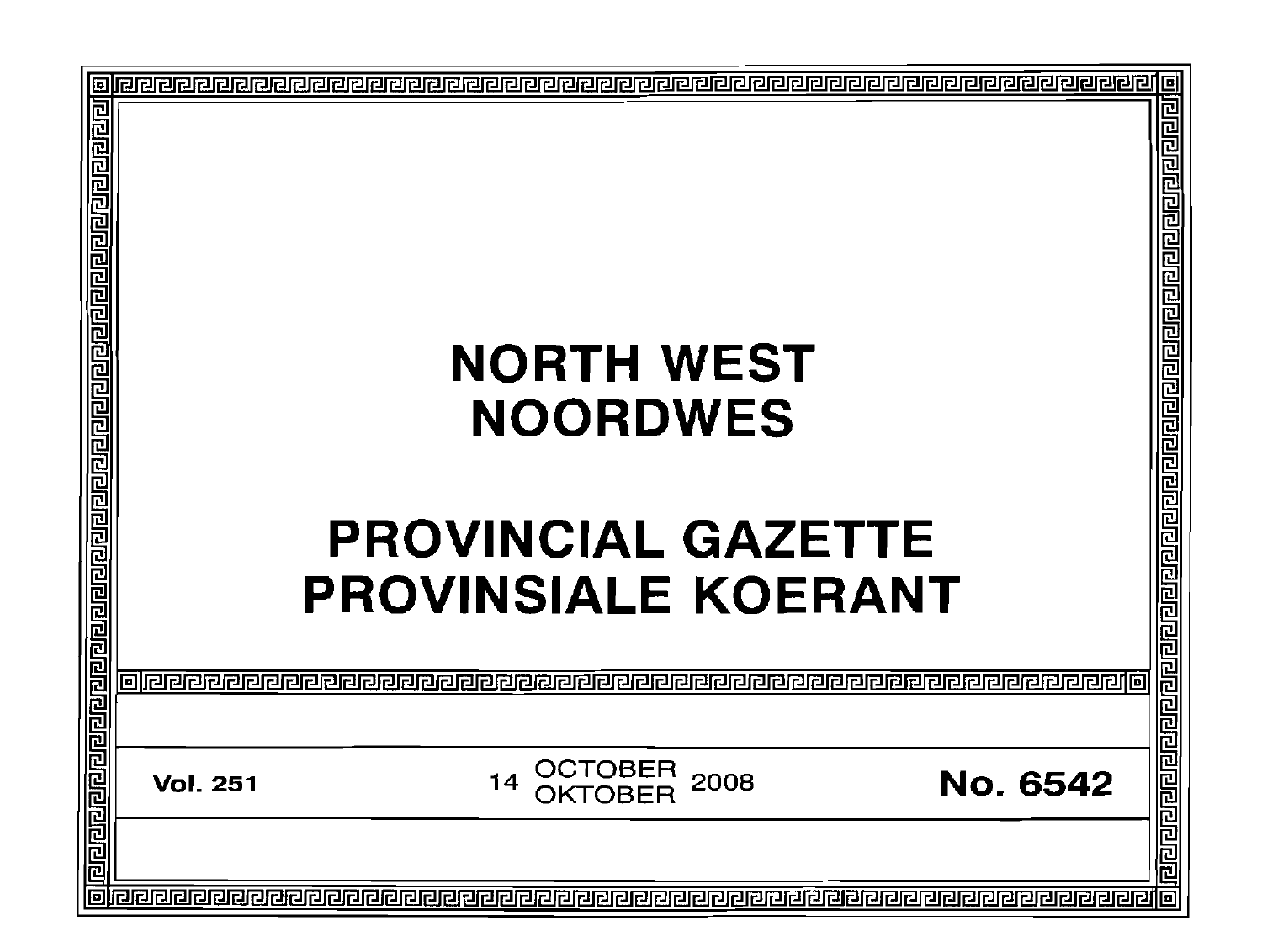# **CONTENTS INHOUD**

| No.                           |                                                                             | Page<br>No. | Gazette<br>No. | No. |                                            | No. | <b>Bladsy Koerant</b><br>No. |
|-------------------------------|-----------------------------------------------------------------------------|-------------|----------------|-----|--------------------------------------------|-----|------------------------------|
|                               | <b>GENERAL NOTICES</b>                                                      |             |                |     | <b>ALGEMENE KENNISGEWINGS</b>              |     |                              |
| 565                           | Town-planning and Townships Ordi-<br>nance (15/1986): Amendment Scheme      |             |                | 565 | Ordonnansie op Dorpsbeplanning en          |     |                              |
|                               |                                                                             | 8           | 6542           |     | Dorpe (15/1986): Wysigingskema 470         | 8   | 6542                         |
| 566                           | do.: Ditsobotla Amendment Scheme 32.                                        | 8           | 6542           | 566 | do.: Ditsobotla-wysigingskema 32           | 8   | 6542                         |
| 567                           | do.: Ditsobotla Amendment Scheme 32.                                        | 9           | 6542           | 567 | do.: Ditsobotla-wysigingskema 32           | 9   | 6542                         |
| 568                           | do.: Amendment Scheme 469                                                   | 10          | 6542           | 568 | do.: Wysigingskema 469                     | 10  | 6542                         |
| 569                           | do.:<br>Establishment<br>of township:                                       |             |                | 569 | do.: Stigting van dorp: Ferdinand Postma   |     |                              |
|                               | Ferdinand Postma Park Extension 33                                          | 10          | 6542           |     |                                            | 11  | 6542                         |
| 570                           | do.: Amendment Scheme 17                                                    | 11          | 6542           | 570 | do.: Wysigingskema 17                      | 12  | 6542                         |
| 571<br>572                    | do.: Amendment Scheme 451                                                   | 12          | 6542           |     |                                            |     |                              |
|                               | do.: Rustenburg Amendment Scheme                                            | 13          | 6542           | 571 |                                            | 13  | 6542                         |
| 573                           | do.: Rustenburg Amendment Scheme                                            |             |                | 572 | do.: Rustenburg-wysigingskema 532          | 14  | 6542                         |
|                               |                                                                             | 13          | 6542           | 573 | do.: Rustenburg-wysigingskema 533          | 14  | 6542                         |
| 574                           | do.: Rustenburg Amendment Scheme                                            |             |                | 574 | do.: Rustenburg-wysigingskema 534          | 15  | 6542                         |
|                               |                                                                             | 14          | 6542           | 575 | do.: Carletonville-wysigingskema 163/2008  | 16  | 6542                         |
| 575                           | do.: Carletonville Amendment Scheme                                         |             |                | 576 | do.: Klerksdorp-wysigingskema              | 16  | 6542                         |
|                               |                                                                             | 15          | 6542           | 577 | do.: Buitestelike Gebiede Dorpsbe-         |     |                              |
| 576                           | do.: Klerksdorp Amendment Scheme                                            | 15          | 6542           |     | planningskema, 1975                        | 17  | 6542                         |
| 577                           | do.: Peri-Urban Area Town-planning                                          |             |                | 581 | Ordonnansie op Dorpsbeplanning en          |     |                              |
|                               |                                                                             | 16          | 6542           |     | $(15/1986)$ :<br>Ditsobotla-wysi-<br>Dorpe |     |                              |
| 581                           | Town-planning and Townships Ordi-                                           |             |                |     |                                            | 17  | 6542                         |
|                               | nance (15/1986): Ditsobotla Amendment                                       |             |                | 582 | do.: Ditsobotla-wysigingskema 34           | 18  | 6542                         |
|                               |                                                                             | 17          | 6542           | 583 |                                            | 18  | 6542                         |
| 582<br>583                    | do.: Ditsobotla Amendment Scheme 34.<br>do.: Amendment Scheme 357           | 17<br>18    | 6542<br>6542   | 584 | do.: Wysigingskema 535                     | 19  | 6542                         |
| 584                           | do.: Amendment Scheme 535                                                   | 19          | 6542           | 585 | do.: Wysigingskema 528                     | 20  | 6542                         |
| 585                           | do.: Amendment Scheme 528                                                   | 19          | 6542           | 586 | do.: Delareyville-wysigingskema 16         | 21  | 6542                         |
| 586                           | do.: Delareyville Amendment Scheme 16                                       | 20          | 6542           | 587 | Wet op Opheffing van Beperkings            |     |                              |
| 587                           | Removal of Restrictions Act (84/1967):                                      |             |                |     | (84/1967): Carletonville-wysigingskema     |     |                              |
|                               | Carletonville<br>Amendment<br>Scheme                                        |             |                |     |                                            | 21  | 6542                         |
|                               |                                                                             | 21          | 6542           | 588 | North West Gambling Act (2/2001):          |     |                              |
| 588                           | North West Gambling Act (2/2001):                                           |             |                |     | Application in terms of section 45 (1)     | 22  | 6542                         |
|                               | Application in terms of section 45 (1)                                      | 22          | 6542           |     |                                            |     |                              |
| <b>LOCAL AUTHORITY NOTICE</b> |                                                                             |             |                |     | <b>PLAASLIKE BESTUURSKENNISGEWING</b>      |     |                              |
|                               |                                                                             |             |                | 439 | Town-planning and Townships Ordi-          |     |                              |
| 439                           | Town-planning and Townships Ordi-<br>nance (15/1986): Local Municipality of |             |                |     | nance (15/1986): Local Municipality of     |     |                              |
|                               | Madibeng: Hartbeespoort Amendment                                           |             |                |     | Madibeng: Hartbeespoort Amendment          |     |                              |
|                               |                                                                             | 23          | 6542           |     | Schemes 366 and 367                        | 23  | 6542                         |
|                               |                                                                             |             |                |     |                                            |     |                              |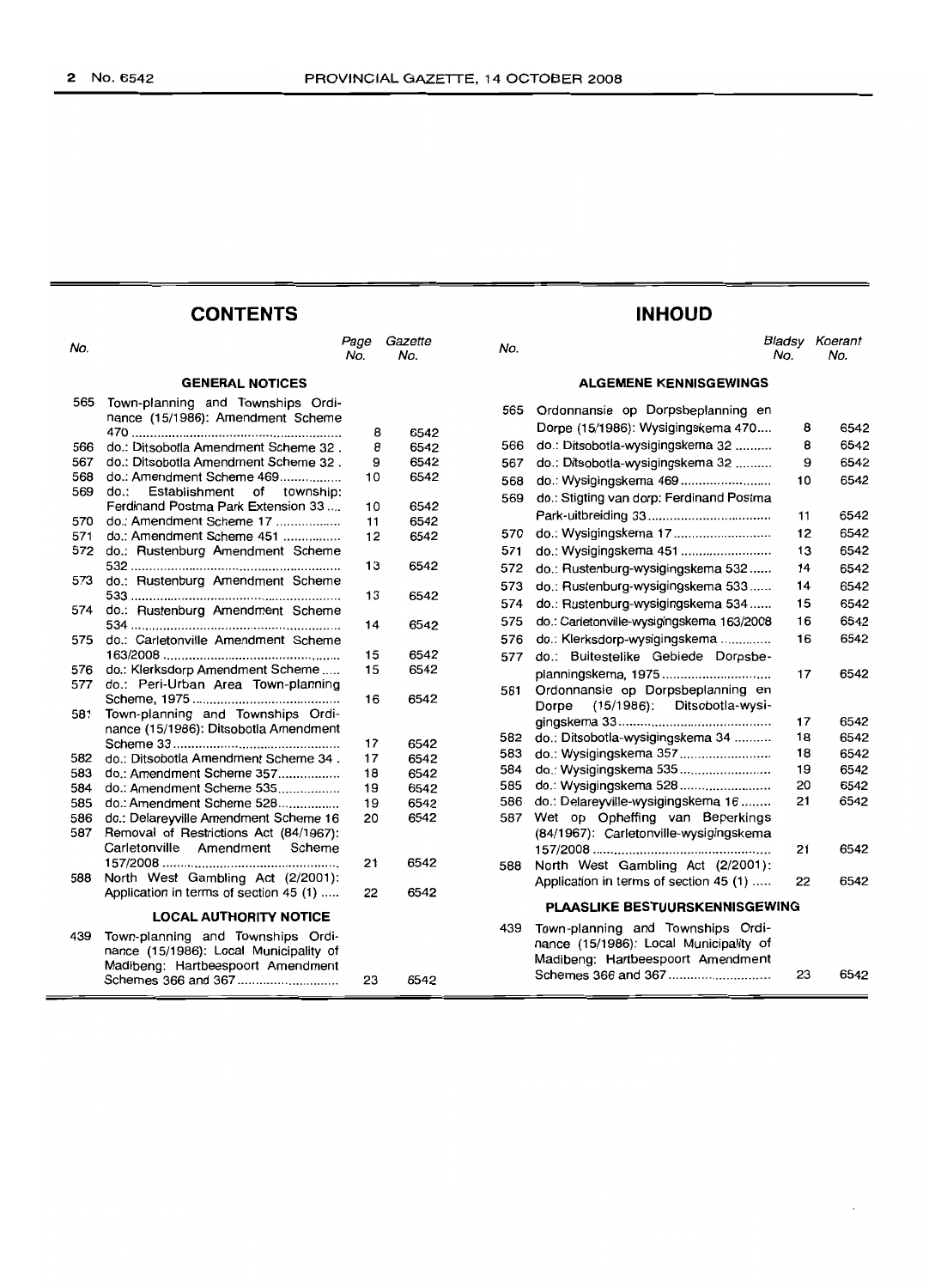| <b>IMPORTANT NOTICE</b>                                                                                                                       |                                        |
|-----------------------------------------------------------------------------------------------------------------------------------------------|----------------------------------------|
| The                                                                                                                                           |                                        |
| <b>North West Province Provincial Gazette Function</b>                                                                                        |                                        |
| will be transferred to the                                                                                                                    |                                        |
| <b>Government Printer</b> in Pretoria                                                                                                         |                                        |
| as from 1 February 2006                                                                                                                       |                                        |
| <b>NEW PARTICULARS ARE AS FOLLOWS:</b>                                                                                                        |                                        |
| <b>Physical address:</b>                                                                                                                      | <b>Postal address:</b>                 |
| <b>Government Printing Works</b><br>149 Bosman Street<br>Pretoria                                                                             | Private Bag X85<br>Pretoria<br>0001    |
| <b>New contact persons:</b> Louise Fourie Tel.: (012) 334-4686                                                                                | Mrs H. Wolmarans Tel.: (012) 334-4591  |
| Fax number: (012) 323-8805                                                                                                                    |                                        |
| E-mail addresses:<br>hester.wolmarans@gpw.gov.za<br>louis.fourie@gpw.gov.za                                                                   |                                        |
| <b>Contact persons for subscribers:</b>                                                                                                       |                                        |
|                                                                                                                                               | Mrs S. M. Milanzi Tel.: (012) 334-4734 |
|                                                                                                                                               | Mrs J. Wehmeyer Tel.: (012) 334-4753   |
|                                                                                                                                               | Fax.: (012) 323-9574                   |
| This phase-in period is to commence from 1 February 2006 (suggest date of advert)<br>and notice comes into operation as from 1 February 2006. |                                        |

Subscribers and all other stakeholders are advised to send their advertisements directly to the Government Printing Works, 7 days before publication date.

> In future, adverts have to be paid in advance before being published in the Gazette.

AWIE VAN ZVL Advertising Manager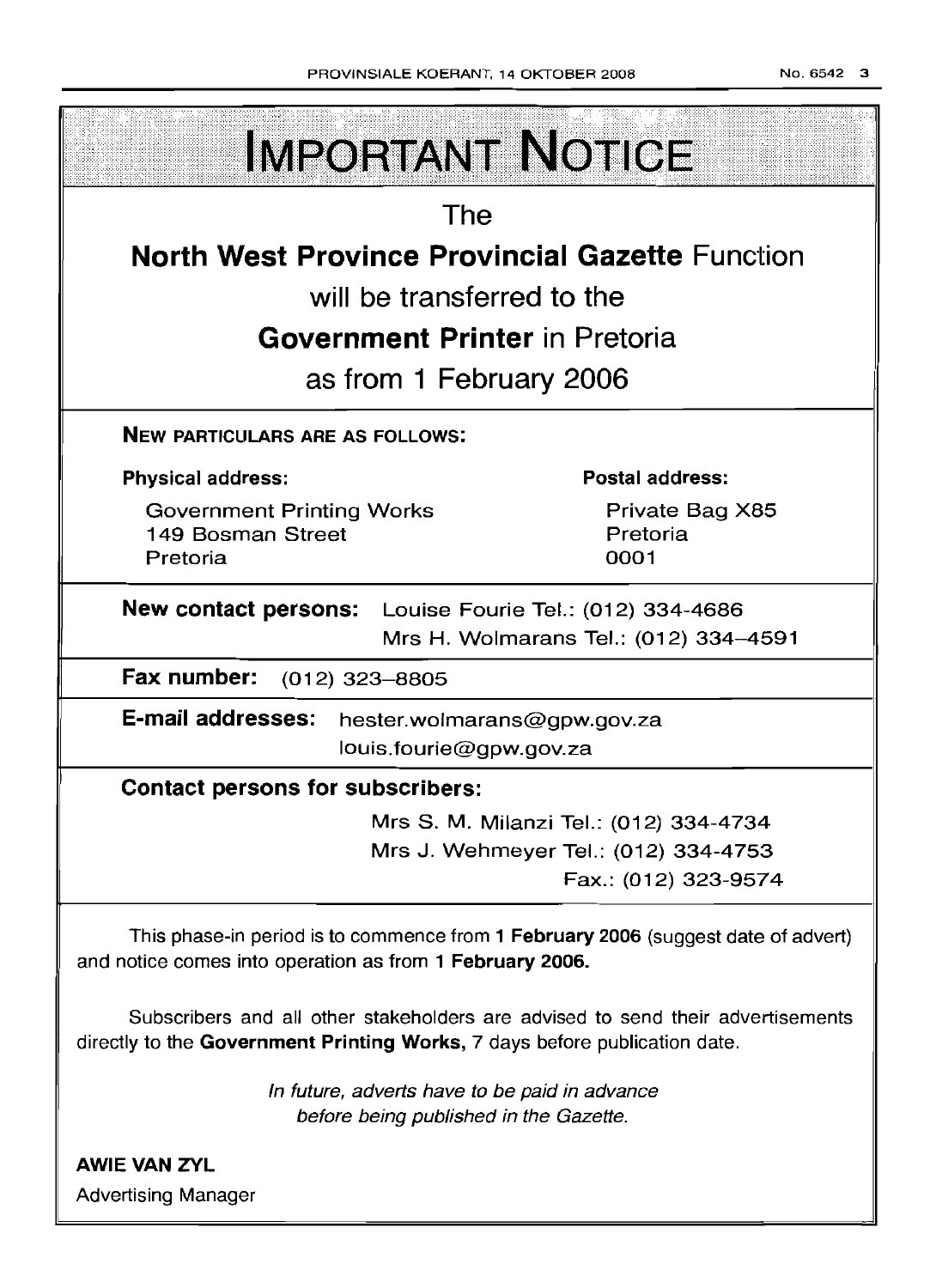| IT IS THE CLIENTS RESPONSIBILITY TO ENSURE THAT THE CORRECT AMOUNT IS PAID<br>AT THE CASHIER OR DEPOSITED INTO THE GOVERNMENT PRINTING WORKS BANK<br>ACCOUNT AND ALSO THAT THE REQUISITION/COVERING LETTER TOGETHER WITH<br>THE ADVERTISEMENTS AND THE PROOF OF DEPOSIT REACHES THE GOVERNMENT<br>PRINTING WORKS IN TIME FOR INSERTION IN THE PROVINCIAL GAZETTE.<br>NO ADVERTISEMENTS WILL BE PLACED WITHOUT PRIOR PROOF OF PRE-PAYMENT. |                                                                                                          |  |  |  |
|-------------------------------------------------------------------------------------------------------------------------------------------------------------------------------------------------------------------------------------------------------------------------------------------------------------------------------------------------------------------------------------------------------------------------------------------|----------------------------------------------------------------------------------------------------------|--|--|--|
|                                                                                                                                                                                                                                                                                                                                                                                                                                           | $\frac{1}{4}$ page R 187.37<br>Letter Type: Arial<br>Size: 10<br>Line Spacing: At:<br>Exactly<br>11pt    |  |  |  |
| <b>A PRICE</b><br><b>INCREASE OF</b><br><b>8,5% WILL BE</b><br><b>EFFECTIVE ON</b><br><b>ALL TARIFFS</b><br><b>FROM</b><br>1 MAY 2008                                                                                                                                                                                                                                                                                                     | R 374.75<br>$\frac{1}{4}$ page<br>Size: 10<br>Letter Type: Arial<br>Line Spacing: At:<br>Exactly<br>11pt |  |  |  |
|                                                                                                                                                                                                                                                                                                                                                                                                                                           | $\frac{1}{4}$ page R 562.13<br>Letter Type: Arial<br>Size: 10<br>Line Spacing: At:<br>Exactly<br>11pt    |  |  |  |
|                                                                                                                                                                                                                                                                                                                                                                                                                                           | $\frac{1}{4}$ page R 749.50<br>Size: 10<br>Letter Type: Arial<br>Line Spacing: At:                       |  |  |  |

Exactly 11 pt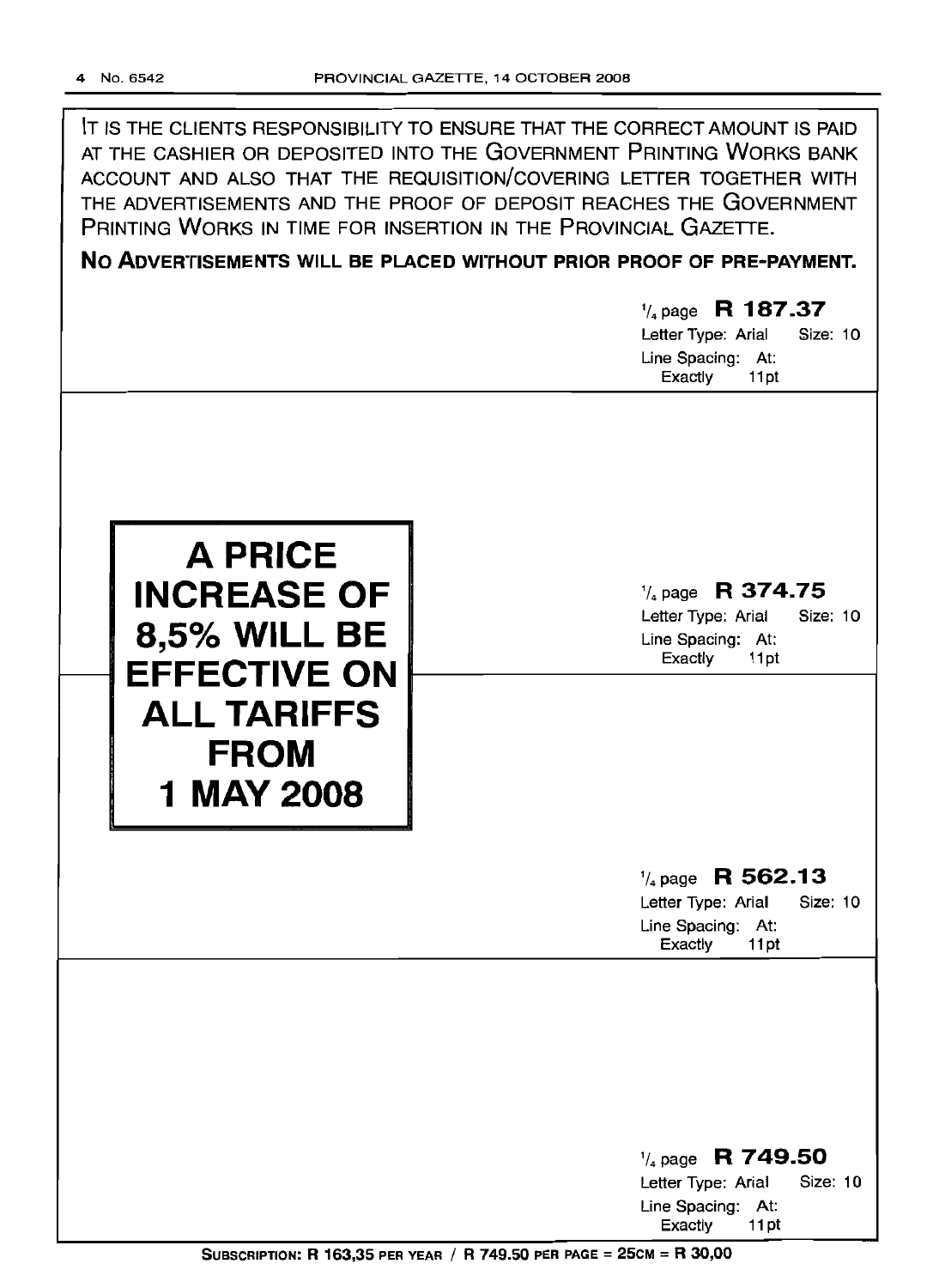

- (1) any delay in the publication of a notice or publication of such notice on any date other than that stipulated by the advertiser;
- (2) erroneous classification of a notice, or the placement of such notice in any section or under any heading other than the section or heading stipulated by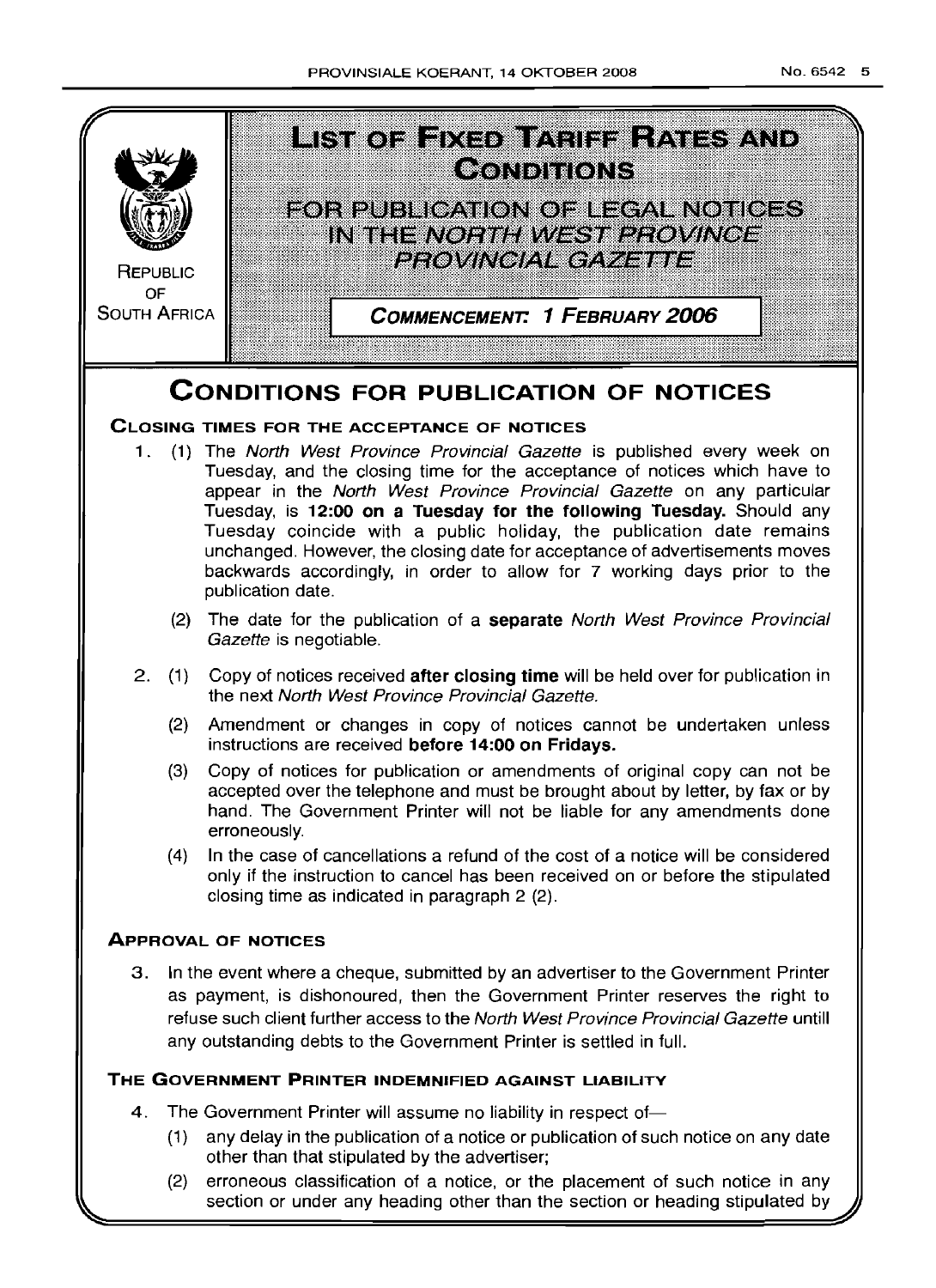- (3) any editing, revision, omission, typographical errors or errors resulting from faint or indistinct copy.
- (4) The Government Printing Works is not responsible for any amendments.

# LIABILITY OF ADVERTISER

5. Advertisers will be held liable for any compensation and costs arising from any action which may be instituted against the Government Printer in consequence of the publication of any notice.

# **COPY**

- 6. Copy of notices must be typed on one side of the paper only and may not constitute part of any covering letter or document.
- 7. At the top of any copy, and set well apart from the notice, the following must be stated:

Where applicable

- (1) The heading under which the notice is to appear.
- (2) The cost of publication applicable to the notice, in accordance with the "Word Count Table".

# PAYMENT OF COST

- 9. With effect from 1 April 2005 no notice will be accepted for publication unless the cost of the insertion(s) is prepaid in CASH or by CHEQUE or POSTAL ORDERS. It can be arranged that money can be paid into the banking account of the Government Printer, in which case the deposit slip accompanies the advertisement before publication thereof.
- 10. (1) The cost of a notice must be calculated by the advertiser in accordance with the word count table.
	- (2) Where there is any doubt about the cost of publication of a notice, and in the case of copy, an enquiry, accompanied by the relevant copy, should be addressed to the Advertising Section, Government Printing Works, Private Bag X85, Pretoria, 0001 [Fax: (012) 323-8805], before publication.
- 11 . Overpayment resulting from miscalculation on the part of the advertiser of the cost of publication of a notice will not be refunded, unless the advertiser furnishes adequate reasons why such miscalculation occurred. In the event of underpayments, the difference will be recovered from the advertiser, and the notice(s) will not be published until such time as the full cost of such publicatlon has been duly paid in cash or by cheque or postal orders, or into the banking account.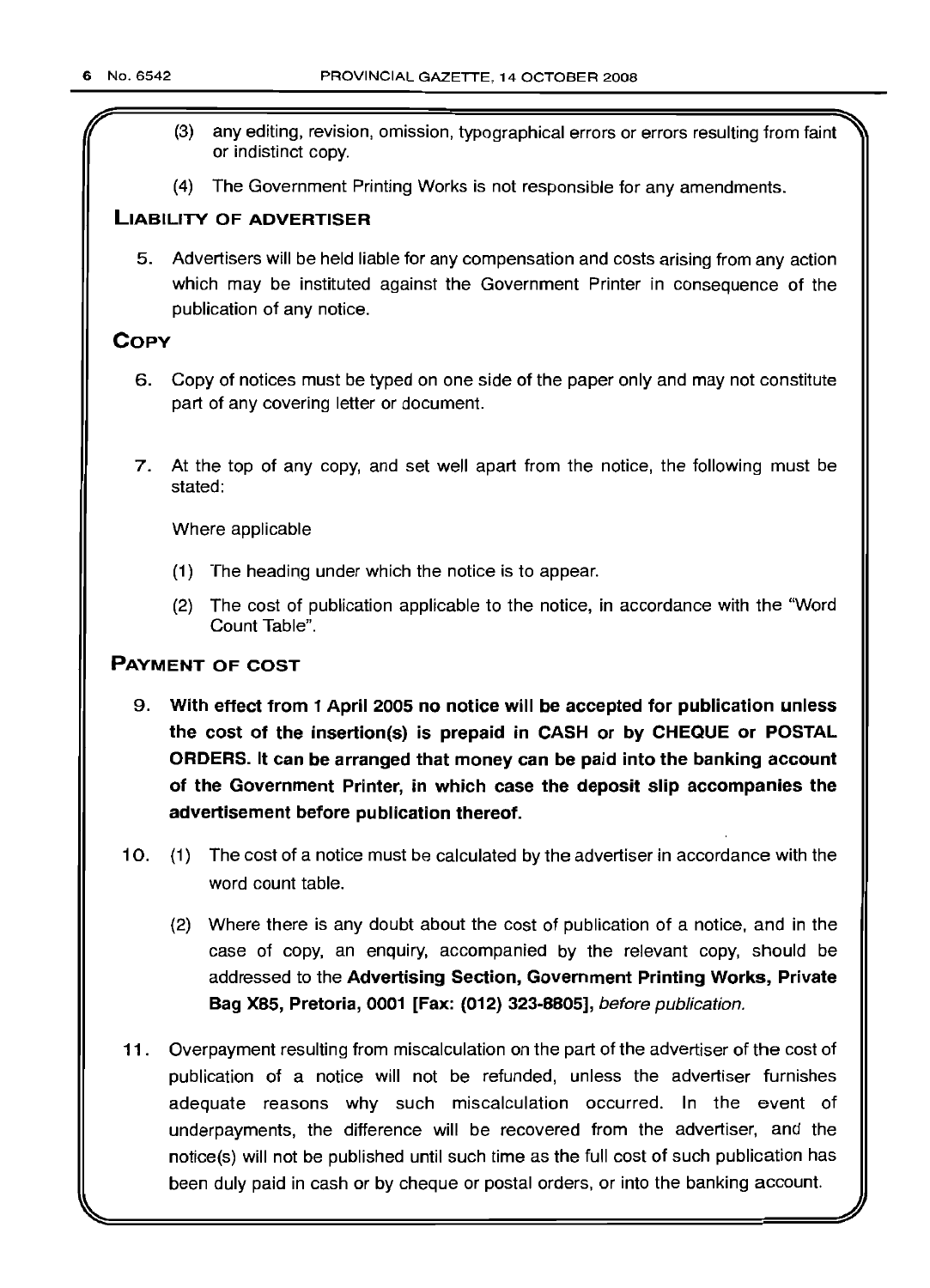- 12. In the event of a notice being cancelled, a refund will be made only if no cost regarding the placing of the notice has been incurred by the Government Printing Works.
- 13. The Government Printer reserves the right to levy an additional charge in cases where notices, the cost of which has been calculated in accordance with the Word Count Table, are subsequently found to be excessively lengthy or to contain overmuch or complicated tabulation.

# PROOF OF PUBLICATION

14. Copies of the North West Province Provincial Gazette which may be required as proof of publication, may be ordered from the Government Printer at the ruling price. The Government Printer will assume no liability for any failure to post such North West Province Provincial Gazette(s) or for any delay in despatching it/them.

# **GOVERNMENT PRINTERS BANK ACCOUNT PARTICULARS**

Bank:

ABSA

BOSMAN STREET

Account No.: 4057114016

Branch code: 632005

Reference No.: 00000050

Fax No.: (012) 323 8805 and (012) 323 0009

# Enquiries:

| Mrs. L. Fourie    | Tel.: (012) 334-4686 |
|-------------------|----------------------|
| Mrs. H. Wolmarans | Tel.: (012) 334-4591 |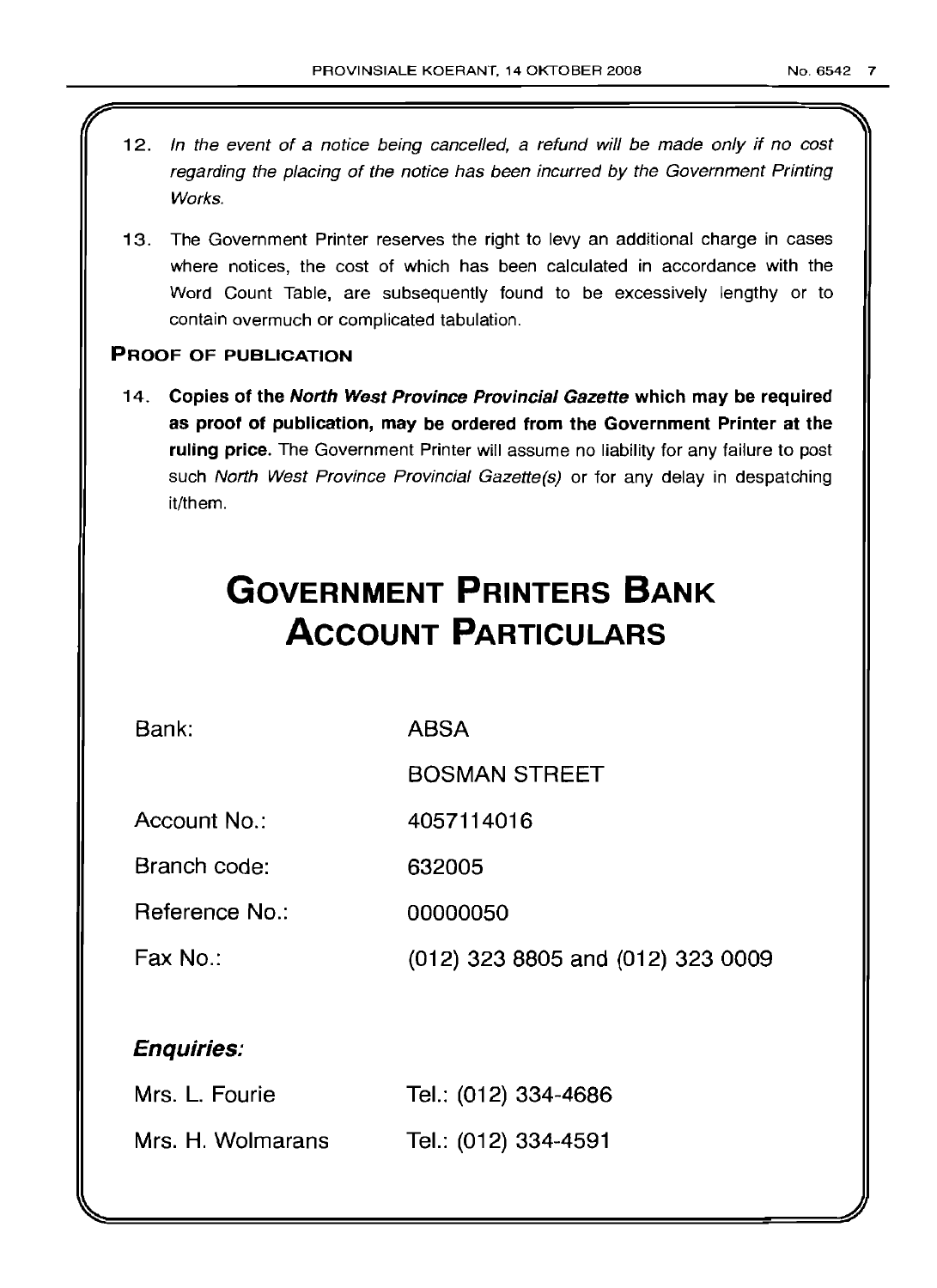# **GENERAL NOTICES • ALGEMENE KENNISGEWINGS**

# **NOTICE 565 OF 2008**

NOTICE OF APPLICATION FOR AMENDMENT OF TOWN-PLANNING SCHEME IN TERMS OF SECTION 56 (1) (b) (i) OF THE TOWN-PLANNING AND TOWNSHIPS ORDINANCE, 1986 (ORDINANCE 15 OF 1986)

# **KLERKSDORP LAND USE MANAGEMENT SCHEME, 2005**

#### **AMENDMENT SCHEME 470**

We, The Town Planning Hub CC, being the authorized agent of the owner of Erf 21596, Jouberton Extension 8, hereby give notice in terms of section 56 (1) (b) (i) of the Town Planning and Townships Ordinance, 1986, that we have applied to the City of Matlosana for the amendment of the town planning scheme known as the Klerksdorp Land Use Management Scheme, 2005, as amended; by the rezoning of the property described above, situated on the north-eastern corner of the intersection of Mercury Road and Vaalriver Street, from "Institution" to "Business 1".

Particulars of the application will lie for inspection during normal office hours at the office of the Municipal Manager, Room 128, Klerksdorp, Civic Centre, for a period of 28 days from 7 October 2008 (the date of first publication of this notice).

Objections to or representations in respect of the application must be lodged with or made in writing to the above address or at PO Box 99, Klerksdorp, 2570, within a period of 28 days from 7 October 2008.

Address of agent: The Town Planning Hub CC, PO Box 11437, Silver Lakes, 0054. Tel. (012) 809-2229. Fax. (012) 809-2090. Ref: TPH8718.

# **• KENNISGEWING 565 VAN 2008**

KENNISGEWING VAN AANSOEK OM WYSIGING VAN DORPSBEPLANNINGSKEMA INGEVOLGE ARTIKEL 56 (1) (b) (i) VAN DIE ORDONNANSIE OP DORPSBEPLANNING EN DORPE, 1986 (ORDONNANSIE 15 VAN 1986)

# **KLERKSDORP GRONDGEBRUIK BESTUURSKEMA, 2005**

#### **WYSIGINGSKEMA 470**

Ons, The Town Planning Hub CC, synde die gemagtigde agent van die eienaar van Erf 21596, Jouberton Uitbreiding 8, gee hiermee ingevolge artikel 56 (1) (b) (i) van die Ordonnansie op Dorpsbeplanning en Dorpe, 1986, kennis dat ons by die Stadsraad van Matlosana aansoek gedoen het om die wysiging van die dorpsbeplanningskema bekend as Klerksdorp Grondgebruik Bestuurskema, 2005, soos gewysig, deur die hersonering van die eiendom hierbo beskryf, qelee op die noordoostelike hoek van die interseksie van Mercuryweg en Vaalrivierstraat vanaf "Institusioneel" na "Besigheid 1".

Besonderhede van die aansoek lê ter insae gedurende gewone kantoorure by die kantoor van die Munisipale Bestuurder, Kamer 128, Klerksdorp, Burgersentrum, vir 'n tydperk van 28 dae vanaf 7 Oktober 2008 (die datum van eerste publikasie van hierdie kennisgewing).

Besware teen of vertoe ten opsigte van die aansoek moet binne 'n tydperk van 28 dae vanaf 7 Oktober 2008 skriftelik by of tot bovermelde adres of by Posbus 99, Klerksdorp, 2570, ingedien of gerig word.

Adres van agent: The Town Planning Hub CC, Posbus 11437, Silver Lakes, 0054. Tel. (012) 809-2229. Faks. (012) 809-2090. Verw: TPH8718.

 $7 - 14$ 

# **NOTICE 566 OF 2008**

NOTICE OF APPLICATION FOR THE AMENDMENT OF THE TOWN-PLANNING SCHEME IN TERMS OF SECTION 56 (1) (b) (i) OF THE TOWN-PLANNING AND TOWNSHIPS ORDINANCE, 1986 (ORDINANCE 15 OF 1986)

# **DITSOBOTLA AMENDMENT SCHEME 32**

I, L. L. Botha, the owner of Portion 3 of Erf 824, Lichtenburg, hereby give notice in terms of section 56 (1) (b) (i) of the Townplanning and Townships Ordinance, 1986, that I have applied to the Ditsobotla Local Municipality for the amendment of the town-planning scheme known as Ditsobotla Town-planning Scheme, 2007, by the rezoning of the properties described above, situated at 16 Eleventh Avenue, Lichtenburg, from "Residential 1" and "Residential 2".

Particulars of the application will lie for inspection during normal office hours at the office of the Municipal Manager, Room 4, from 7 October 2008.

Objections to or representations in respect of the application must be lodged with or made in writing to the Municipal Manager at the above address or at P.O. Box 7, Lichtenburg, 2740, within a period of 28 days from 7 October 2008.

Address of applicant: P.O. Box 2357, Lichtenburg, 2740.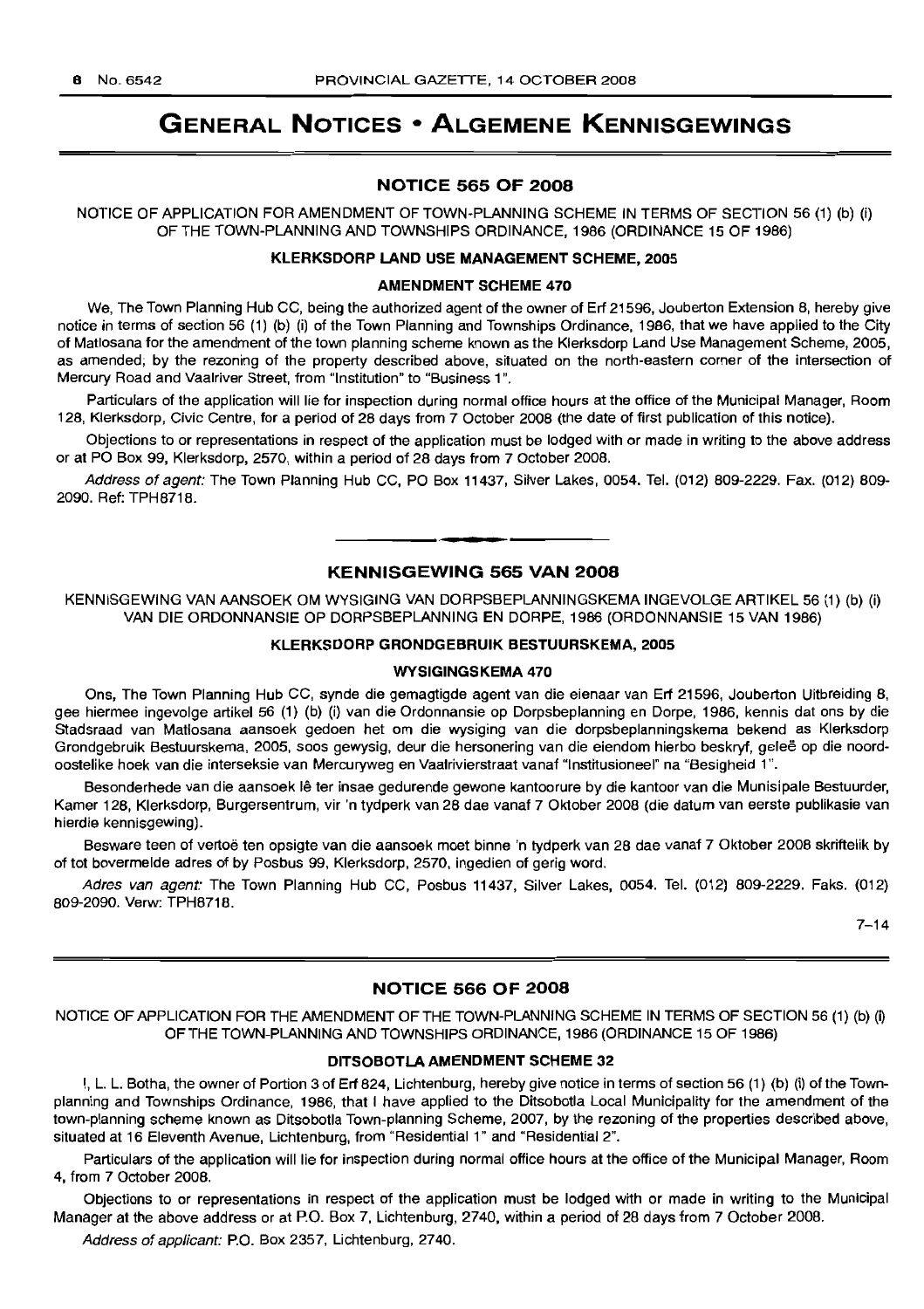# **KENNISGEWING 566 VAN 2008**

KENNISGEWING VAN AANSOEK OM WYSIGING VAN DORPSBEPLANNINGSKEMA INGEVOLGE ARTIKEL 56 (1) (b) (i) VAN DIE ORDONNANSIE OP DORPSBEPLANNING EN DORPE, 1986 (ORDONNANSIE 15 VAN 1986)

### **DITSOBOTLA-WYSIGINGSKEMA 32**

Ek, L. L. Botha, die eienaar van Gedeelte 3 van Erf 3 van Erf 824, Lichtenburg, gee hiermee ingevolge artikel 56 (1) (b) (i) van die Ordonnansie op Dorpsbeplanning en Dorpe, 1986, kennis dat ek by die Ditsobotla Plaaslike Munisipaliteit aansoek gedoen het om die wysiging van die dorpsbeplanningskema bekend as Ditsobotla-dorpsbeplanning, 2007, deur die hersonering van die eiendomme hierbo beskryf, geleë te Elfdelaan 16, Lichtenburg, van "Residensieel 1" en "Residensieel 2".

Besonderhede van die aansoek lê ter insae gedurende gewone kantoorure by die kantoor van die Munisipale Bestuurder, Kamer 4, Eerste Vloer, Burgersentrum, h/v Dr. Nelson Mandelaweg en Transvaalstraat, Lichtenburg, Tel. No. (018) 632-5051, vir 'n tydperk van 28 dae vanaf 7 Oktober 2008.

Besware teen of vertoë ten opsigte van die aansoek moet binne 'n tydperk van 28 dae vanaf 7 Oktober 2008 skriftelik by of tot die Munisipale Bestuurder by bovermelde adres of by Posbus 7, Lichtenburg, 2740, ingedien of gerig word.

Adres van applikante: Posbus 2357, Lichtenburg, 2740.

07-14

# **NOTICE 567 OF 2008**

NOTICE OF APPLICATION FOR THE AMENDMENT OF THE TOWN-PLANNING SCHEME IN TERMS OF SECTION 56 (1) (b) (i) OF THE TOWN-PLANNING AND TOWNSHIPS ORDINANCE, 1986 (ORDINANCE 15 OF 1986)

# **DITSOBOTLA AMENDMENT SCHEME 32**

I, L. L. Botha, the owner of Portions 1 & 2 of Erf 824, Lichtenburg, hereby give notice in terms of section 56 (1) (b) (i) of the Town Planning and Townships Ordinance, 1986, that I have applied to the Ditsobotla Local Municipality for the amendment of the tovyn-planning scheme known as the Ditsobotla Town-planning Scheme, 2007, by the rezoning of the properties described above, situated at 16 Eleventh Avenue, Lichtenburg, from "Residential 1" and "Residential 2".

Particulars of the application will lie for inspection during normal office hours at the office of the Municipal Manager, Room 4, from 7 October 2008.

Objections to or representations in respect of the application must be lodged with or made in writing to the Municipal Manager at the above address or at P.O. Box 7, Lichtenburg, 2740, within a period of 28 days from 7 October 2008.

Address of applicant: P.O. Box 2357, Lichtenburg, 2740.

# **KENNISGEWING 567 VAN 2008**

**• •**

KENNISGEWING VAN AANSOEK OM WYSIGING VAN DORPSBEPLANNINGSKEMA INGEVOLGE ARTIKEL 56 (1) (b) (i) VAN DIE ORDONNANSIE OP DORPSBEPLANNING EN DORPE, 1986 (ORDONNANSIE 15 VAN 1986)

# **DITSOBOTLA-WYSIGINGSKEMA 32**

Ek, L. L. Botha, die eienaar van Gedeeltes 1 &2 van Erf 824, Lichtenburg, gee hiermee ingevolge artikel 56 (1) (b) (i) van die Ordonnansie op Dorpsbeplanning en Dorpe, 1986, kennis dat ek by die Ditsobotla Plaaslike Munisipaliteit aansoek gedoen het am die wysiging van die dorpsbeplanningskema bekend as Ditsobotla-dorpsbeplanningskema, 2007, deur die hersonering van die eiendomme hierbo beskryf, geleë te Elfdelaan 16, Lichtenburg, van "Residensieel 1" en "Residensieel 2".

Besonderhede van die aansoek lê ter insae gedurende gewone kantoorure by die kantoor van die Munisipale Bestuurder, Kamer 4, Eerste Vloer, Burgersentrum, h/v Dr. Nelson Mandelaweg en Transvaalstraat, Lichtenburg, Tel. No. (018) 632-5051, vir 'n tydperk van 28 dae vanaf 7 Oktober 2008.

Besware teen of vertoe ten opsigte van die aansoek moet binne 'n tydperk van 28 dae vanaf 7 Oktober 2008 skriftelik by of tot Munisipale Bestuurder by bovermelde adres of by Posbus 7, Lichtenburg, 2740, ingedien of gerig word.

Adres van applikant: Posbus 2357, Lichtenburg, 2740.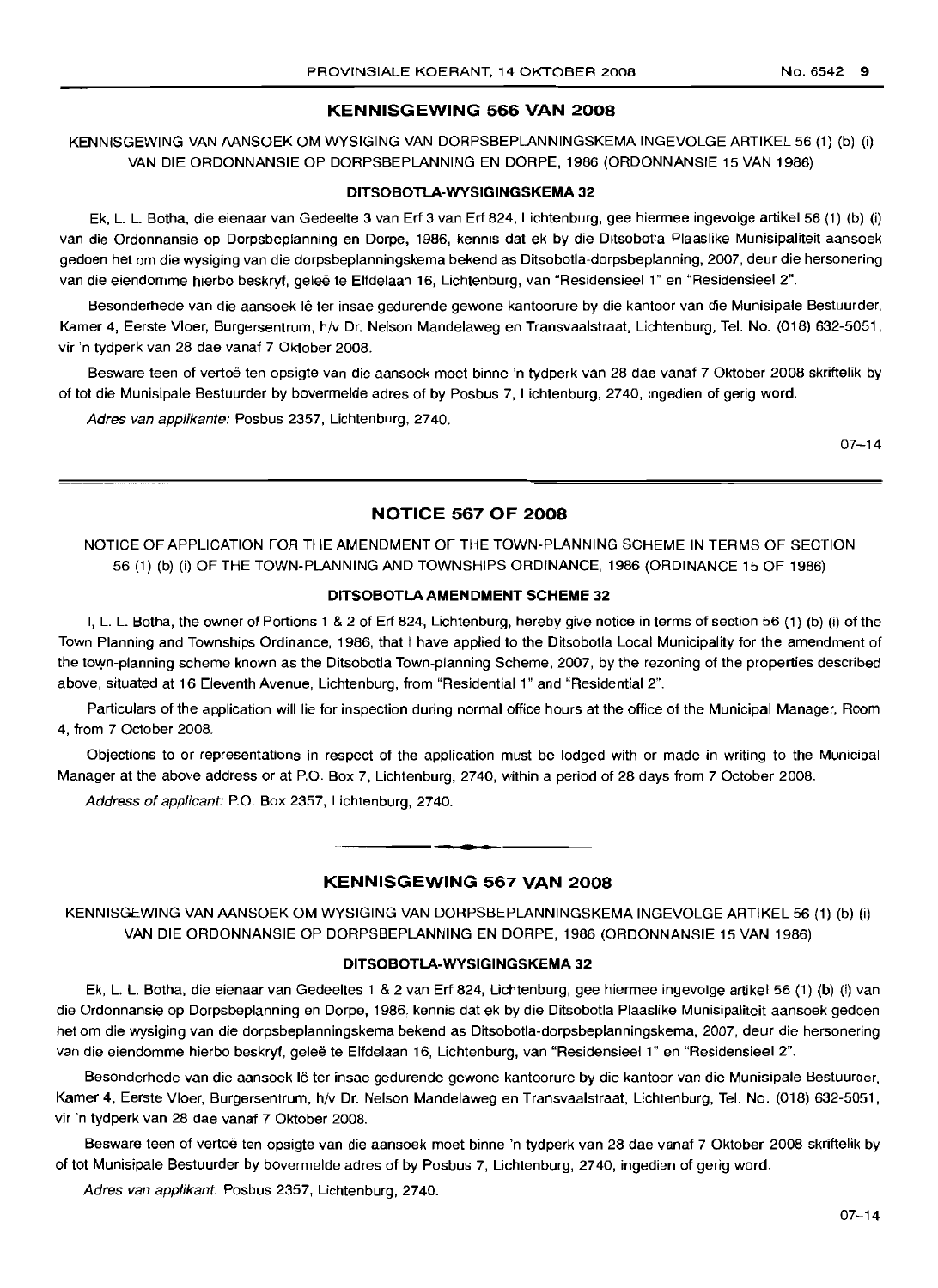# **NOTICE 568 OF 2008**

NOTICE OF APPLICATION FOR AMENDMENT OF TOWN-PLANNING SCHEME IN TERMS OF SECTION 56 (1) (b) (i) OF THE TOWN-PLANNING AND TOWNSHIPS ORDINANCE, 1986 (ORDINANCE 15 OF 1986)

### **KLERKSDORP LAND USE MANAGEMENT SCHEME, 2005**

#### **AMENDMENT SCHEME** 469

Malepa Town and Regional Planning, being the authorized agent of the owner of Erf 217, Flimieda, Klerksdorp, Registration Division I.P., Province of North West, hereby give notice in terms of section 56 (1) (b) (i) of the Town-planning and Townships Ordinance, 1986, that we have applied to the City Council of Matlosana for the amendment of the town-planning scheme known as the Klerksdorp Land Use Management Scheme, 2005, by the rezoning of the above-mentioned property situated on 28 Von Willigh Street, from "Residential 1" to "Business 1", with Annexure 783, in order to make provision for an Accommodation Enterprise to develop a Guesthouse.

Particulars of the application will lie for inspection during normal office hours at the office of the Municipal Manager, City Council of Matlosana, Room 128, Klerksdorp Civic Centre, for a period of 28 days from 7 October 2008.

Objections to or representations in respect of the application must be lodged with or made in writing to the Municipal Manager, City Council of Matlosana, at the above-mentioned address or posted to PO Box 99, Klerksdorp, 2570, within 28 days from 7 October 2008.

Address of authorised agent: Malepa, PO Box 14512, Flamwood Walk, 2535, Tel: 082 093 2056. Email: Info@malepa.com

### **KENNISGEWING 568 VAN 2008**

**• •**

KENNISGEWING VAN AANSOEK OM WYSIGING VAN DORPSBEPLANNINGSKEMA INGEVOLGE ARTIKEL 56 (1) (b) (i) VAN DIE ORDONNANSIE OP DORPSBEPLANNING EN DORPE, 1986 (ORDONNANSIE 15 VAN 1986)

# **KLERKSDORP GRONDGEBRUIKBESTUURSKEMA, 2005**

#### **WYSIGINGSKEMA 469**

Malepa Town and Regional Planning, synde die gemagtigde agent van die eienaar van Erf 217, Flimieda, Klerksdorp, Registrasie Afdeling J.P., Noord-Wes Provinsie, gee hiermee ingevolge artikel 56 (1) (b) (i) van die Ordonnansie op Dorpsbeplanning en Dorpe, 1986, kennis dat ons by die Stadsraad van Matlosana aansoek gedoen het om die wysiging van die dorpsbeplanningskema bekend as die Klerksdorp Grondgebruikbestuurskema, 2005, deur die hersonering van bogenoemde eiendom geleë te Von Willighstraat 28, vanaf "Residensieel 1" na "Besigheid 1", met Bylae 783, ten einde voorsiening te maak vir 'n "Accomodation Enterprise" om 'n Gastehuis te ontwikkel.

Besonderhede van die aansoek iê ter insae gedurende gewone kantoorure by die kantoor van die Munisipale Bestuurder, Stadsraad van Matlosana, Kamer 128, Klerksdorp Burgersentrum, Klerksdorp, vir 'n tydperk van 28 dae vanaf 7 Oktober 2008.

Besware teen of vertoë ten opsigte van die aansoek moet binne 'n tydperk van 28 dae vanaf 7 Oktober 2008 skriftelik tot die Munisipale Bestuurder, Stad van Matlosana, by bovermelde adres of by Posbus 99, Klerksdorp, 2570, ingedien of gerig word.

Adres van gemagtigde agent: Malepa, Posbus 14512, Flamwood Walk, 2535. Tel. 082 093 2056. E-pos: Info@malepa.com

07-14

# **NOTICE 569 OF 2008**

# NOTICE OF APPLICATION FOR ESTABLISHMENT OF TOWNSHIP

The Tlokwe City Council hereby gives notice in terms of section 69 (6) (a) of the Town-planning and Townships Ordinance, 1986 (Ordinance 15 of 1986), that an application for Township Establishment for the township referred to in the Annexure hereto has been received by it.

Particulars of the application will lie for inspection during normal office hours at the office of the City Secretary, Room 214, 2nd Floor, Dan Tloome Complex, corner of Gouws and Wolmarans Streets, Potchefstroom, for a period of 28 days from 7 October 2008.

Objections to or representations in respect of the application must be lodged with or made in writing and in duplicate to the Municipal Manager, Tlokwe City Council, at the above-mentioned address or at P.O. Box 113, Potchefstroom, 2520, within a period of 28 days from 7 October 2008.

#### **ANNEXURE**

# Name of township: **Ferdinand Postma Park Extension** 33.

Name of applicant: Welwyn Town and Regional Planners on behalf of Krurekpro CC No. 1990/029600/23.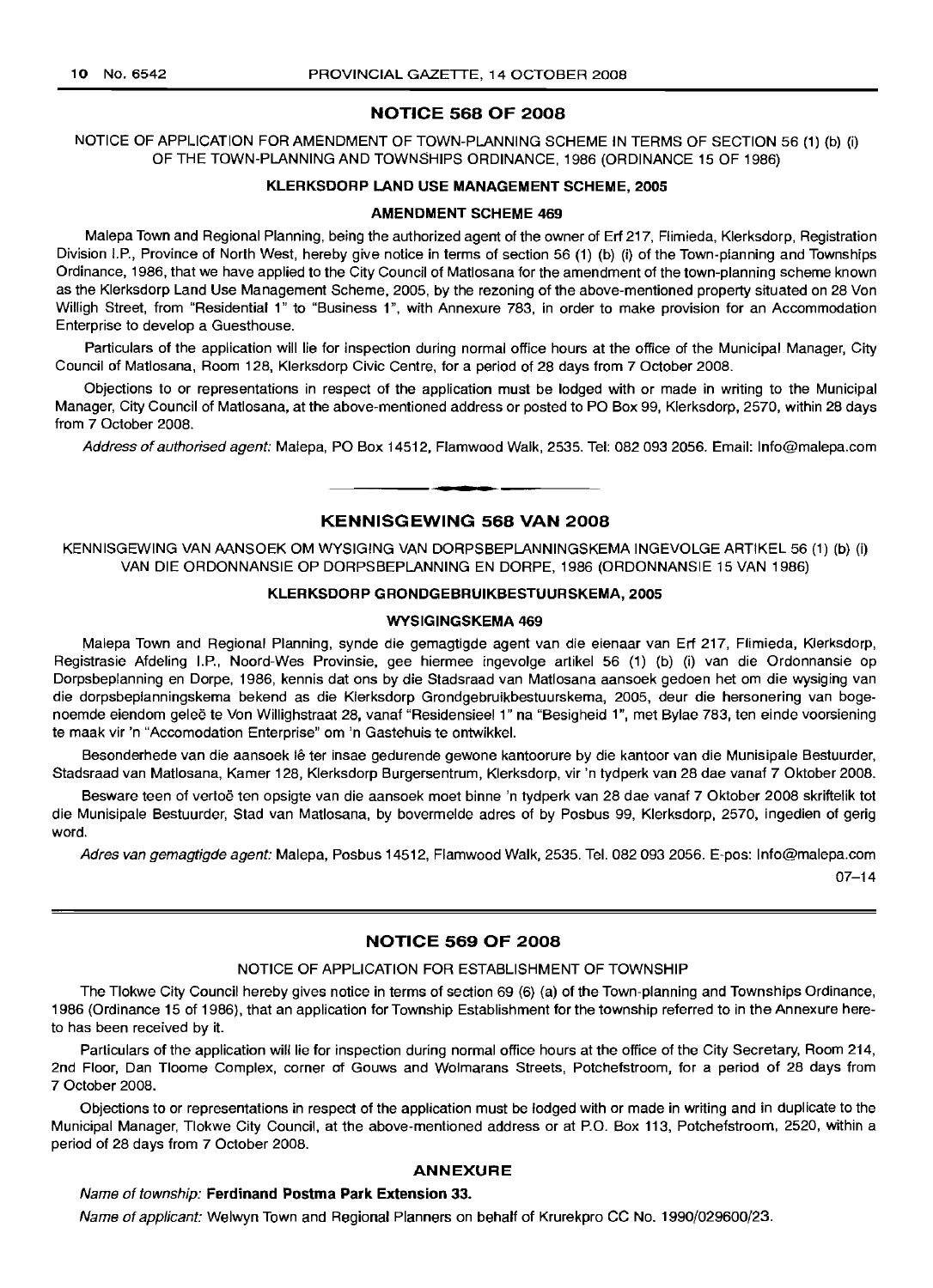Number of erven in proposed township: 1. "Residential 3" erf with annexure for a guest house, 1 "Business 4" erf with annexure for light industrial.

Land description: Portions 608 and 679 of the farm Vyfhoek 428, Registration Division IQ, Province North West.

Locality: The proposed township is situated north-west of the Johannesburg-Potchefstroom Road (N12), east of Van der Hoffpark and adjacent and east of M.C. Roode Road (drive-in theatre road).

Applicant: Welwyn Town and Regional Planners, P.O. Box 20508, Noordbrug, 2522. Tel: (018) 293-1536.

(Notice No. 131/2008)

# **KENNISGEWING 569 VAN 2008**

**• •**

#### KENNISGEWING VAN AANSOEK OM STIGTING VAN DORP

Die Tlokwe Stadsraad, gee hiermee ingevolge artikel 69 (6) (a) van die Ordonnansie op Dorpsbeplanning en Dorpe, 1986 (Ordonnansie 15 van 1986), kennis dat 'n aansoek om die dorp in die Bylae hieronder genoem te stig deur hom ontvang is.

Besonderhede van die aansoek lê ter insae gedurende kantoorure by die kantoor van die Stadsekretaris, Kantoor 214, 2de Vloer, Dan Tloome Kompleks, hoek van Gouws- en Wolmaransstraat, Potchefstroom, vir 'n tydperk van 28 dae vanaf 7 Oktober 2008.

Besware teen of vertoë ten opsigte van die aansoek moet binne 'n tydperk van 28 dae vanaf 7 Oktober 2008 skriftelik en in tweevooud by die Munisipale Bestuurder, Tlokwe Stadsraad, by bovermelde adres of by Posbus 113, Potchefstroom, 2520, ingedien of gerig word.

# **BYLAE**

#### Naam van dorp: **Ferdinand Postma Park Uitbreiding** 33.

Naam van aansoeker: Welwyn Stads- en Streebeplanners namens Krurekpro CC No. 1990/029600/23.

Aantal erwe in die voorgestelde dorp: 1 "Residensieel 3" erf met 'n bylae vir 'n gastehuis, 1 "Besigheid 4" erf met bylae vir ligte industrie.

Grondbeskrywing: Gedeeltes 608 en 679 van die plaas Vyfhoek 428, Registrasie Afdeling IQ, Provinsie Noordwes.

Ligging: Die voorgestelde dorp is geleë noordwes van die Johannesburg-Potchefstroompad (N12), oor Van der Hoffpark en aangrensend en oos van die M.C. Rooderylaan (Inryteaterpad).

Applikant: Welwyn Stads- en Streekbeplanners, Posbus 20508, Noordbrug, 2522. Tel: (018) 293-1536.

(Kennisgewing No. 131/2008)

 $7 - 14$ 

# **NOTICE 570 OF 2008**

NOTICE OF APPLICATION FOR AMENDMENT OF TOWN-PLANNING SCHEME IN TERMS OF SECTION 56 (1) (b) (i) OF THE TOWN-PLANNING AND TOWNSHIPS ORDINANCE, 1986 (ORDINANCE 15 OF 1986)

#### **MAQUASSI HILLS LAND USE MANAGEMENT SCHEME, 2007-AMENDMENT SCHEME 17**

Maxim Planning Solutions, being the authorised agent of the owners of the Remaining Extent of Erf 5, Wolmaransstad and the Remaining Extent of Erf 6, Wolmaransstad, hereby gives notice in terms of section 56 (1) (b) (i) of the Town-planning and Townships Ordinance, 1986, that we have applied to the Maquassi Hills Local Municipality for the amendment of the townplanning scheme known as Maquassi Hills Local Management Scheme, 2007, as amended, by the rezoning of the Remaining Extent of Erf 5, Wolmaransstad and the Remaining Extent of Erf 6, Wolmaransstad, situated adjacent to Broadbent Street, between Irene, Joubert and Rood Streets, from "Residential 1"to "Residential 2" with an annexure, to make provision for a total of twenty-three (23) dwelling units and a coverage of 60%.

Particulars of the application will lie for inspection during normal office hours at the office of the Municipal Manager, Maquassi Hills Local Municipality, Kruger Street, Wolmaransstad, for the period of 28 days from 10 October 2008.

Objections to or representations in respect of the application must be lodged with or made in writing to the Municipal Manager at the above address or posted to Private Bag X3, Wolmaransstad, 2630, within a period of 28 days from 10 October 2008.

Address of authorised agent: Maxim Planning Solutions, 56 Archbishop Desmond Tutu Street, Klerksdorp; P.O. Box 10681, Klerksdorp, 2570. Tel: (018) 462-1756 (2/1160).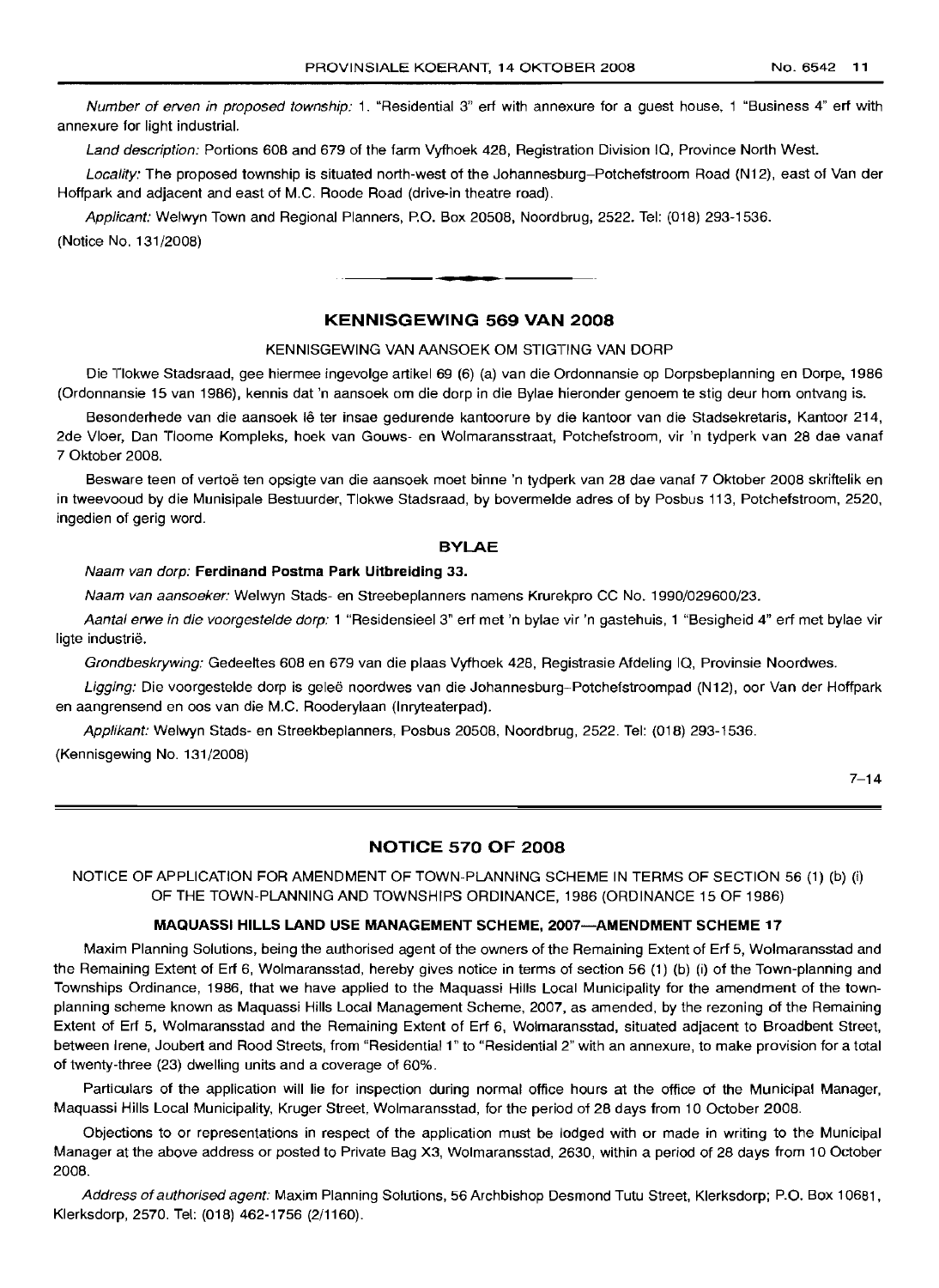# **KENNISGEWING 570 VAN 2008**

KENNISGEWING VAN AANSOEK OM WYSIGING VAN DORPSBEPLANNINGSKEMA INGEVOLGE ARTIKEL 56 (1) (b) (i) VAN DIE ORDONNANSIE OP DORPSBEPLANNING EN DORPE, 1986 (ORDONNANSIE 15 VAN 1986)

### **MAQUASSI HILLS LAND USE MANAGEMENT SCHEME, 2007-WYSIGINGSKEMA** 17

Maxim Planning Solutions, synde die gemagtigde agent van die eienaars van die Resterende Gedeelte van Erf 5, Wolmaransstad en die Resterende Gedeelte van Erf 6, Wolmaransstad, gee hiermee ingevolge artikel 56 (1) (b) (i) van die Ordonnansie op Dorpsbeplanning en Dorpe, 1986, kennis dat ons by die Maquassi Hills Plaaslike Munisipaliteit aansoek gedoen het om die wysiging van die Maquassi Hills Land Use Management Scheme, 2007, soos gewysig, deur die hersonering van die Resterende Gedeelte van Erf 5, Wolmaransstad en die Resterende Gedeelte van Erf 6, Wolmaransstad, gelee aanliggend tot Broadbentstraat, tussen Irvine-, Joubert- en Roodstraat vanaf "Residensieel 1" na "Residensieel 2" met 'n bylae, om voorsiening te maak vir 'n totaal van drie-en-twintig (23) wooneenhede en 'n dekking van 60%.

Besonderhede van die aansoek lê ter insae gedurende gewone kantoorure by die kantoor van die Munisipale Bestuurder, Maquassi Hills Plaaslike Munisipaliteit, Krugerstraat, Wolmaransstad, vir 'n tydperk van 28 dae vanaf 10 Oktober 2008.

Besware teen of vertoe ten opsigte van die aansoek moet binne 'n tydperk van 28 dae vanaf 10 Oktober 2008 skriftelik by of tot die Munisipale Bestuurder by bovermelde adres of by Privaatsak X3, Wolmaransstad, 2630, ingedien of gerig word.

Adres van gemagtigde agent: Maxim Planning Solutions, Archbishop Desmond Tutustraat 56, Klerksdorp; Posbus 10681, Klerksdorp, 2570. Tel: (018) 462-1756 (2/1160).

 $7 - 14$ 

# **NOTICE 571 OF 2008**

NOTICE OF APPLICATION FOR AMENDMENT OF TOWN-PLANNING SCHEME IN TERMS OF SECTION 56 (1) (b) (i) OF THE TOWN-PLANNING AND TOWNSHIPS ORDINANCE, 1986 (ORDINANCE 15 OF 1986)

#### **RUSTENBURG LAND USE MANAGEMENT SCHEME, 2005-AMENDMENT SCHEME 451**

Maxim Planning Solutions, being the authorised agent of the owner of the Remaining Extent of Erf 1284, Rustenburg, hereby gives notice in terms of section 56 (1) (b) (i) of the Town-planning and Townships Ordinance, 1986, that we have applied to the Rustenburg Local Municipality for the amendment of the town-planning scheme known as Rustenburg Land Use Management Scheme, 2005, by the rezoning of the property described above, situated at the corner of Brink Street and Beyers Naude Drive from "Residential 1" to "Business 1", mainly for the purpose of offices and shops.

Particulars of the application will lie for inspection during normal office hours at the office of the Director: Planning and Development, Room 313, Missionary Mpheni House, corner of Beyers Naude and Nelson Mandela Drives, Rustenburg, for the period of 28 days from 7 October 2008.

Objections to or representations in respect of the application must be lodged with or made in writing to the Municipal Manager at the above address or at PO. Box 16, Rustenburg, 0300, within a period of 28 days from 7 October 2008.

Address of authorised agent: Maxim Planning Solutions, 37 Von Wielligh Street, Rustenburg; P.O. Box 21114, Proteapark, 0305. Tel: (014) 592-9489. (2/1104) .**-.**

# **KENNISGEWING 571 VAN 2008**

KENNISGEWING VAN AANSOEK OM WYSIGING VAN DORPSBEPLANNINGSKEMA INGEVOLGE ARTIKEL 56 (1) (b) (i) VAN DIE ORDONNANSIE OP DORPSBEPLANNING EN DORPE, 1986 (ORDONNANSIE 15 VAN 1986)

#### **RUSTENBURG LAND USE MANAGEMENT SCHEME, 2005-WYSIGINGSKEMA 451**

Maxim Planning Solutions, synde die gemagtigde agent van die eienaar van die Resterende Gedeelte van Erf 1284, Rustenburg, gee hiermee ingevolge artikel 56 (1) (b) (i) van die Ordonnansie op Dorpsbeplanning en Dorpe, 1986, kennis dat ons by die Rustenburg Plaaslike Munisipaliteit aansoek gedoen het om die wysiging van die dorpsbeplanningskema bekend as Rustenburg Land Use Management Scheme, 2005, deur die hersonering van die eiendom hierbo beskryf, gelee op die hoek van Brinkstraat en Beyers Nauderylaan vanaf "Residensieel 1" na "Besigheid 1" hoofsaaklik vir die doeleindes van kantore en winkels.

Besonderhede van die aansoek lê ter insae gedurende gewone kantoorure by die kantoor van die Direkteur: Beplanning en Ontwikkeling, Kamer 313, Missionary Mpheni House, hoek van Beyers Naude- en Nelson Mandelarylaan, Rustenburg, vir 'n tydperk van 28 dae vanaf 7 Oktober 2008.

Beware teen of vertoë ten opsigte van die aansoek moet binne 'n tydperk van 28 dae vanaf 7 Oktober 2008 skriftelik by of tot die Munsipale Bestuurder by bovermelde adres of by Posbus 16, Rustenburg, 0300, ingedien of gerig word.

Adres van gemagtigde agent: Maxim Planning Solutions, Von Wiellighstraat 37, Rustenburg; Posbus 21114, Proteapark, 0305. Tel: (014) 592-9489. (2/1104)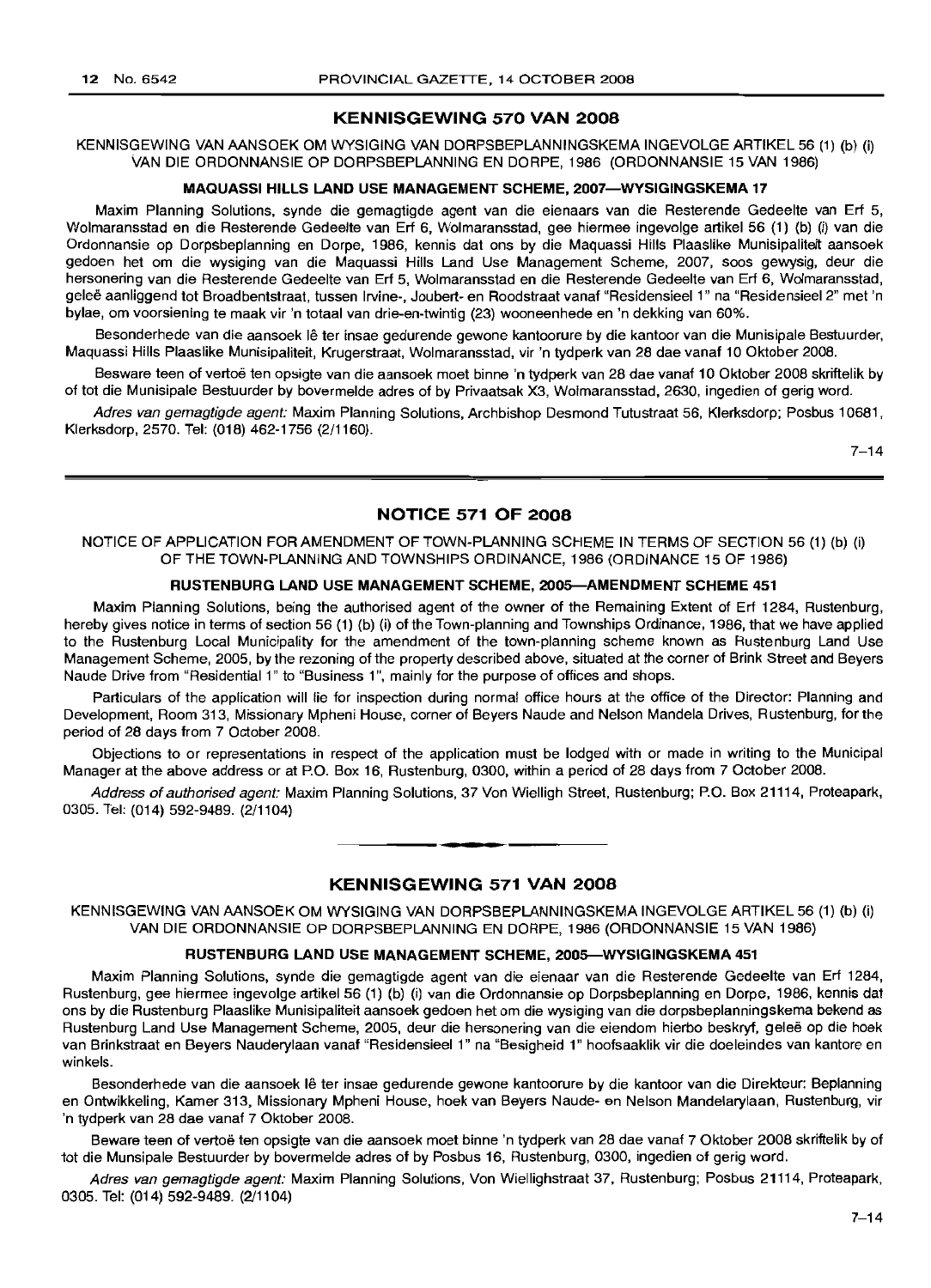#### **NOTICE 572 OF 2008**

NOTICE OF APPLICATION FOR AMENDMENT OF TOWN-PLANNING SCHEME IN TERMS OF SECTION 56 (1) (b) (i) OF THE TOWN-PLANNING AND TOWNSHIPS ORDINANCE, 1986 (ORDINANCE 15 OF 1986)

#### **RUSTENBURG AMENDMENT SCHEME** 532

I, Jan-Nolte Ekkerd of the firm EPS, being the authorised agent of the owner of Portions 3 and 4 of Erf 1001, Rustenburg, hereby give notice in terms of section 56 (1) (b) (i) of the Town-planning and Townships Ordinance, 1986, that I have applied to the Rustenburg Local Municipality for the amendment of the town-planning scheme known as Rustenburg Land Use Management Scheme, 2005, by the rezoning of property described above, situated on 89 and 89A Leyds Street, Rustenburg, from "Residential 1" to "Business 1", including vehicle workshops and a fitment centre, subject to certain conditions.

Particulars of the application will lie for inspection during normal office hours at the office of the Municipal Manager, Room 319, at the Missionary Mpheni House, em. of Nelson Mandela and Beyers Naude Drives, Rustenburg, for the period of 28 days from 7 October 2008.

Objections to or representations in respect of the application must be lodged with or made in writing to the Municipal Manager at the above address or at P.O. Box 16, Rustenburg, 0300, within a period of 28 days from 7 October 2008.

Address of owner: Pia EPS Consulting Engineers, P.O. Box 5002, Rustenburg, 0300. Tel: (014) 597-2001. Fax: (014) 597-4956.

# **KENNISGEWING 572 VAN 2008**

**•**

KENNISGEWING VAN AANSOEK OM WYSIGING VAN DORPSBEPLANNINGSKEMA INGEVOLGE ARTIKEL 56 (1) (b) (i) VAN DIE ORDONNANSIE OP DORPSBEPLANNING EN DORPE (ORDONNANSIE 15 VAN 1986)

#### **RUSTENBURG-WYSIGINGSKEMA** 532

Ek, Jan-Nolte Ekkerd van die firma EPS, synde die gemagtigde agent van die eienaar van Gedeeltes 3 en 4 van Erf 1001, Rustenburg, gee hiermee ingevolge artikel 56 (1) (b) (i) van die Ordonnansie op Dorpsbeplanning en Dorpe, 1986, kennis dat ek by Rustenburg Plaaslike Munisipaliteit aansoek gedoen het om wysiging van die dorpsbeplanningskema bekend as Rustenburg Grondgebruiksbestuursskema, 2005, deur die hersonering van die eiendom hierbo beskryf, qelee te Leydsstraat 89 en 89A, Rustenburg, vanaf "Residensieel 1" na "Besigheid 1", insluitend voertuig werkswinkels, asook bande en uitlaatstelsel herstelwerk, beperk tot sekere voorwaardes.

Besonderhede van die aansoek lê ter insae gedurende gewone kantoorure by die kantoor van die Munisipale Bestuurder, Kamer 319, Missionary Mpheni House, h/v Nelson Mandela- en Beyers Naudelaan, Rustenburg, vir 'n tydperk van 28 dae vanaf 7 Oktober 2008.

Besware teen of vertoë ten opsigte van die aansoek moet binne 'n tydperk van 28 dae vanaf 7 Oktober 2008 skriftelik by of tot die Munisipale Bestuurder by bovermelde adres of by Posbus 16, Rustenburg, 0300, ingedien of gerig word.

Adres van eienaar: P/a EPS Raadgewende Ingenieurs, Posbus 5002, Rustenburg, 0300. Tel: (014) 597-2001. Faks: (014) 597-4956.

 $7 - 14$ 

#### **NOTICE 573 OF 2008**

NOTICE OF APPLICATION FOR AMENDMENT OF TOWN-PLANNING SCHEME IN TERMS OF SECTION 56 (1) (b) (i) OF THE TOWN-PLANNING AND TOWNSHIPS ORDINANCE, 1986 (ORDINANCE 15 OF 1986)

#### **RUSTENBURG AMENDMENT SCHEME** 533

I, Jan-Nolte Ekkerd of the firm EPS, being the authorised agent of the owner of Portion 3 of Holding 10, Waterglen Agricultural Holdings J.Q., hereby give notice in terms of section 56 (1) (b) (i) of the Town-planning and Townships Ordinance, 1986, that I have applied to the Rustenburg Local Municipality for the amendment of the town-planning scheme known as Rustenburg Land Use Management Scheme, 2005, by the rezoning of the property described above, situated on Luce Road, Waterglen, approximately 15 km south east of Rustenburg, from "Agricultural" to "Special", for the purposes of a 10 bed Guestlodge, wedding chapel and wedding venue.

Particulars of the application will lie for inspection during normal office hours at the office of the Municipal Manager, Room 319, at the Missionary Mpheni House, em. of Nelson Mandela and Beyers Naude Drives, Rustenburg, for the period of 28 days from 7 October 2008.

Objections to or representations in respect of the application must be lodged with or made in writing to the Municipal Manager at the above address or at P.O. Box 16, Rustenburg, 0300, within a period of 28 days from 7 October 2008.

Address of owner: Pia EPS Consulting Engineers, P.O. Box 5002, Rustenburg, 0300. Tel: (014) 597-2001. Fax: (014) 597-4956.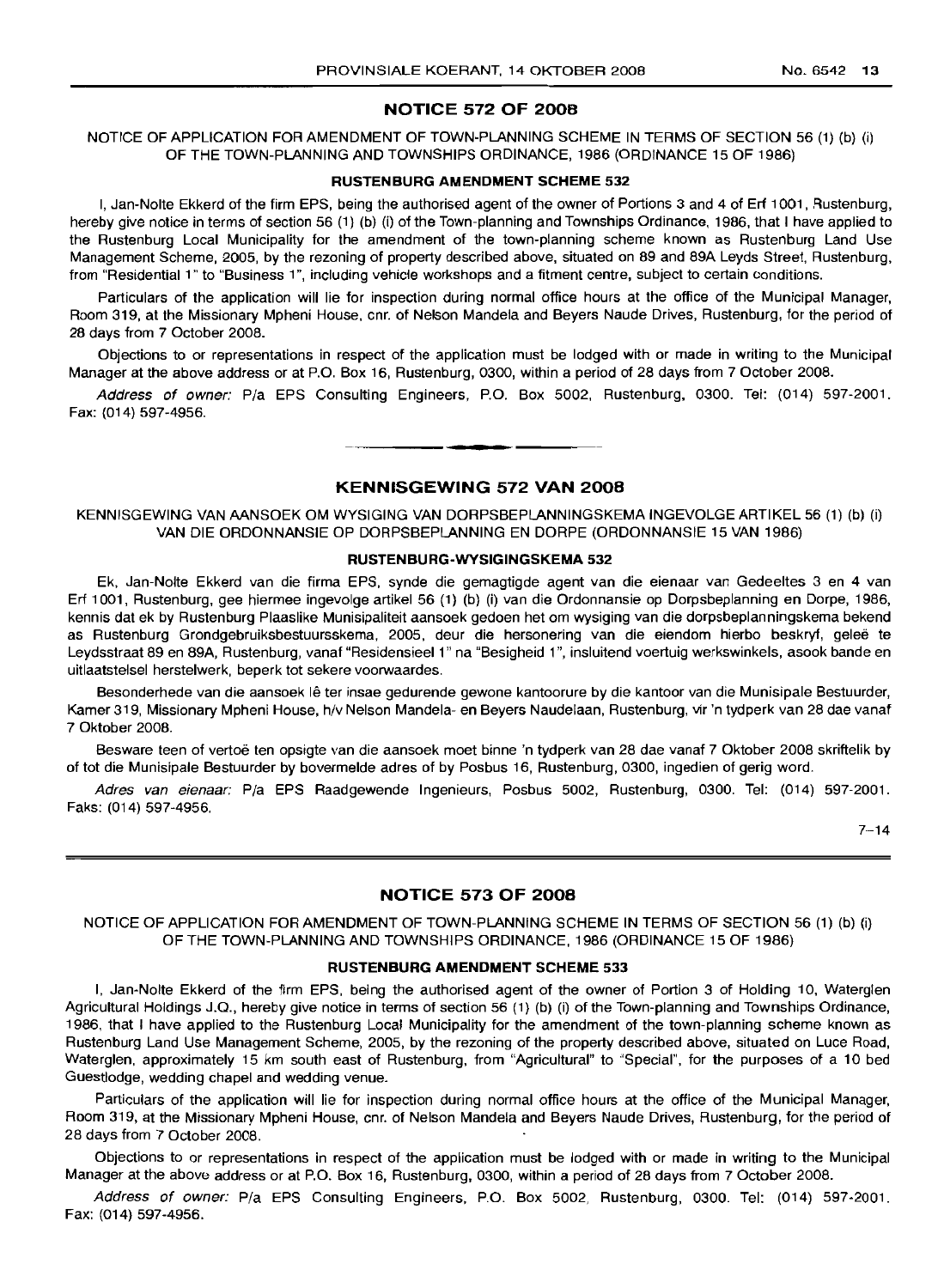# **KENNISGEWING 573 VAN 2008**

KENNISGEWING VAN AANSOEK OM WYSIGING VAN DORPSBEPLANNINGSKEMA INGEVOLGE ARTIKEL 56 (1) (b) (i) VAN DIE ORDONNANSIE OP DORPSBEPLANNING EN DORPE (ORDONNANSIE 15 VAN 1986)

# **RUSTENBURG-WYSIGINGSKEMA 533**

Ek, Jan-Nolte Ekkerd van die firma EPS, synde die gemagtigde agent van die eienaar van Gedeelte 3 van Hoewe 10, Waterglen Landbouhoewes JQ, gee hiermee ingevolge artikel 56 (1) (b) (i) van die Ordonnansie op Dorpsbeplanning en Dorpe, 1986, kennis dat ek by Rustenburg Plaaslike Munisipaliteit aansoek gedoen het om wysiging van die dorpsbeplanningskema bekend as Rustenburg Grondgebruiksbestuursskema, 2005, deur die hersonering van die eiendom hierbo beskryf, geleë te Lucestraat, Waterglen, ongeveer 15 km suid van Rustenburg, vanaf "Landbou" na "Spesiaal" vir doeleindes van Gaste akkommodasie (10 kamers), 'n kapel en onthaalsaal.

Besonderhede van die aansoek lê ter insae gedurende gewone kantoorure by die kantoor van die Munisipale Bestuurder, Kamer 319; Missionary Mpheni House, h/v Nelson Mandela- en Beyers Naudelaan, Rustenburg, vir 'n tydperk van 28 dae vanaf 7 Oktober 2008.

Besware teen of vertoë ten opsigte van die aansoek moet binne 'n tydperk van 28 dae vanaf 7 Oktober 2008 skriftelik by of tot die Munisipale Bestuurder by bovermelde adres of by Posbus 16, Rustenburg, 0300, ingedien of gerig word.

Adres van eienaar: P/a EPS Raadgewende Ingenieurs, Posbus 5002, Rustenburg, 0300. Tel: (014) 597-2001. Faks: (014) 597-4956.

 $7 - 14$ 

### **NOTICE 574 OF 2008**

# NOTICE OF APPLICATION FOR AMENDMENT OF TOWN-PLANNING SCHEME IN TERMS OF SECTION 56 (1) (b) (i) OF THE TOWN-PLANNING AND TOWNSHIPS ORDINANCE, 1986 (ORDINANCE 15 OF 1986)

# **RUSTENBLtRG AMENDMENT SCHEME 534**

I, Jan-Nolte Ekkerd of the firm EPS, being the authorised agent of the owner of Remainder of Erf 845, Rustenburg, hereby give notice in terms of section 56 (1) (b) (i) of the Town-planning and Townships Ordinance, 1986, that I have applied to the Rustenburg Local Municipality for the amendment of the town-planning scheme known as Rustenburg Land Use Management Scheme, 2005, by the rezoning of the property described above, situated on 60 Joubert Street, Rustenburg, from "Residential 1" to "Industrial 1".

Particulars of the application will lie for inspection during normal office hours at the office of the Municipal Manager, Room 319, at the Missionary Mpheni House, em. of Nelson Mandela and Beyers Naude Drives, Rustenburg, for the period of 28 days from 7 October 2008.

Objections to or representations in respect of the application must be lodged with or made in writing to the Municipal Manager at the above address or at P.O. Box 16, Rustenburg, 0300, within a period of 28 days from 7 October 2008.

Address of owner: P/a EPS Consulting Engineers, P.O. Box 5002, Rustenburg, 0300. Tel: (014) 597-2001. Fax: (014) 597-4956.

# **KENNISGEWING 574 VAN 2008**

**• •**

KENNISGEWING VAN AANSOEK OM WYSIGING VAN DORPSBEPLANNINGSKEMA INGEVOLGE ARTIKEL 56 (1) (b) (i) VAN DIE ORDONNANSIE OP DORPSBEPLANNING EN DORPE (ORDONNANSIE 15 VAN 1986)

#### **RUSTENBURG-WYSIGINGSKEMA 534**

Ek, Jan-Nolte Ekkerd, van die firma EPS, synde die gemagtigde agent van die eienaar van Restant van Erf 845, Rustenburg, gee hiermee ingevolge artikel 56 (1) (b) (i) van die Ordonnansie op Dorpsbeplanning en Dorpe, 1986, kennis dat ek by Rustenburg Plaaslike Munisipaliteit aansoek gedoen het om wysiging van die dorpsbeplanningskema bekend as Rustenburg Grondgebruiksbestuursskema, 2005, deur die hersonering van die eiendom hierbo beskryf, geleë te Joubertstraat 60, Rustenburg, vanaf "Residensieel 1" na "Industrieel 1".

Besonderhede van die aansoek lê ter insae gedurende gewone kantoorure by die kantoor van die Munisipale Bestuurder, Kamer 319, Missionary Mpheni House, h/v Nelson Mandela- en Beyers Naudelaan, Rustenburg, vir 'n tydperk van 28 dae vanaf 7 Oktober 2008.

Besware teen of vertoe ten opsigte van die aansoek moet binne 'n tydperk van 28 dae vanaf 7 Oktober 2008 skriftelik by of tot die Munisipale Bestuurder by bovermelde adres of by Posbus 16, Rustenburg, 0300, ingedien of gerig word.

Adres van eienaar: P/a EPS Raadgewende Ingenieurs, Posbus 5002, Rustenburg, 0300. Tel: (014) 597-2001. Faks: (014) 597-4956.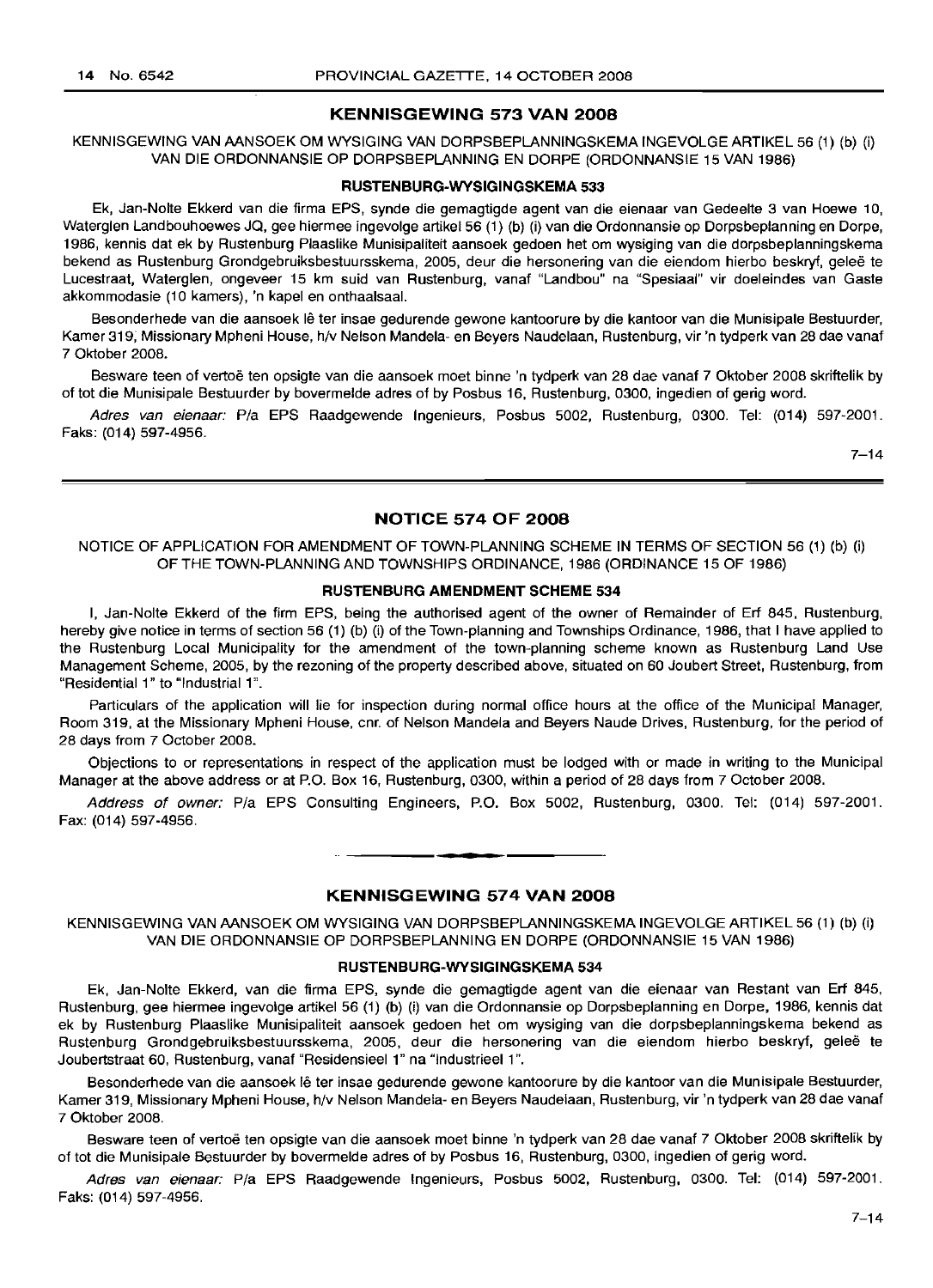# **NOTICE 575 OF 2008**

NOTICE OF APPLICATION FOR AMENDMENT OF THE CARLETONVILLE TOWN-PLANNING SCHEME, 1993, IN TERMS OF SECTION 56 (1) (b) (i) OF THE TOWN-PLANNING AND TOWNSHIPS ORDINANCE, 1986

#### **CARLETONVILLE AMENDMENT SCHEME** 163/2008

I, Maria Elizabeth Human TRP (SA), being the authorised agent of the owner of Portion 83 and Proposed Portion 2 of Portion 136 of Erf 4510, Carletonville Extension 9, hereby give notice in terms of section 56 (1) (b) (i) of the Town-planning and Townships Ordinance, 1986, that I have applied to the Merafong Local Municipality for the amendment of the townplanning scheme known as the Carletonville Town-planning Scheme, 1993, by the rezoning of the erf described above, situated on Grundling Street, Portion 83 of Erf 4510, Carletonville Extension 9 from "Residential 2" to "Special" with Annexure 171 for the purpose of access control and access gate and proposed Portion 2 of Portion 136 of Erf 4510, Carletonville Extension 9 from "Private Road" to "Residential 2".

Particulars of the application will lie for inspection during normal office hours at the office of the Municipal Manager, 3 Halite Street, Carletonville, for a period of 28 days from 7 October 2008.

Objections to or representations in respect of the application must be lodged with or made in writing to the Municipal Manager at the above address or at P.O. Box 3, Carletonville, 2500, within a period of 28 days from 7 October 2008.

Address of applicant: TownScape Planning Solutions CC, P.O. Box 20831, Noordbrug, 2522, Tel: 082 662 **1105.**

(Our ref: P0889 Prov Gazette)

# **KENNISGEWING 575 VAN 2008**

KENNISGEWING VAN AANSOEK OM WYSIGING VAN DIE CARLETONVILLE-DORPSBEPLANNINGSKEMA, 1993, INGEVOLGE ARTIKEL 56 (1) (b) (i) VAN DIE ORDONNANSIE OP DORPSBEPLANNING EN DORPE, 1986

#### **CARLETONVILLE-WYSIGINGSKEMA** 163/2008

Ek, Maria Elizabeth Human SS (SA), synde die gemagtigde agent van die eienaar van Gedeelte 83 en voorgestelde Gedeelte 2 van Gedeelte 136 van Erf 4510, Carletonville Uitbreiding 9, gee hiermee ingevolge artikel 56 (1) (b) (i) van die Ordonnansie op Dorpsbeplanning en Dorpe, 1986, kennis dat ek by die Merafong Plaaslike Munisipaliteit aansoek gedoen het om die wysiging van die dorpsbeplanningskema, bekend as die Carletonville-dorpsbeplanningskema, 1993, deur die hersonering van die eiendom hierbo beskryf, geleë te Grundingstraat, Gedeelte 83 van Erf 4510, Carletonville Uitbreiding 9 vanaf "Residensieel 2" na "Spesiaal" met Bylaag 171, vir die doel van toegangsbeheer en toegangshek en voorgestelde Gedeelte 2 van Gedeelte 136, Carletonville Uitbreiding 9 vanaf "Privaatpad" na "Residensieel 2".

Besonderhede van die aansoek lê ter insae gedurende gewone kantoorure by die Munisipale Bestuurder, Halitestraat 3, Carletonville, vir 'n tydperk van 28 dae vanaf 7 Oktober 2008.

Besware teen of vertoë ten opsigte van die aansoek moet binne 'n tydperk van 28 dae vanaf 7 Oktober 2008 skriftelik tot die Munisipale Bestuurder by bovermelde adres of by Posbus 3, Carletonville, 2500, ingedien of gerig word.

Adres van applikant: TownScape Planning Solutions CC, Posbus 20831, Noordbrug, 2522. Tel: 082 662 **1105.**

 $7 - 14$ 

# **NOTICE 576 OF 2008**

# **KLERKSDORP AMENDMENT SCHEME**

NOTICE OF APPLICATION FOR AMENDMENT OF TOWN-PLANNING SCHEME IN TERMS OF SECTION 56 (1) (b) (i) OF THE TOWN-PLANNING AND TOWNSHIPS ORDINANCE, 1986 (ORDINANCE No. 15 OF 1986)

I, Viljoen du Plessis, of the firm Metroplan Town and Regional Planners, being the authorised agent for the owner of the Remainder of Portion 20 (a portion of Portion 1) of the farm Townlands 424 IP, Klerksdorp, hereby gives notice in terms of section 56 (1) (b) (i) of the Town-planning and Townships Ordinance, 1986 (Ordinance No. 15 of 1986), that I have applied to the City of Matlosana Municipality for the amendment of the Town-planning Scheme in operation, known as the Klerksdorp Land Use Management Scheme, 2005, for the rezoning of the property described above, situated at Church Street, Klerksdorp, from "Special", to "Special" for the purposes of a telecommunication remote hub which includes office buildings, storage areas for telecommunication equipment, workshops, a cell mast and ancillary land uses excluding retail and/or wholesale facilities subject to an Annexure.

Particulars of the application will lie for inspection during normal office hours at the office of: The Municipal Manager, Room 128, Klerksdorp Civic Centre for a period of 28 days from 10 October 2008.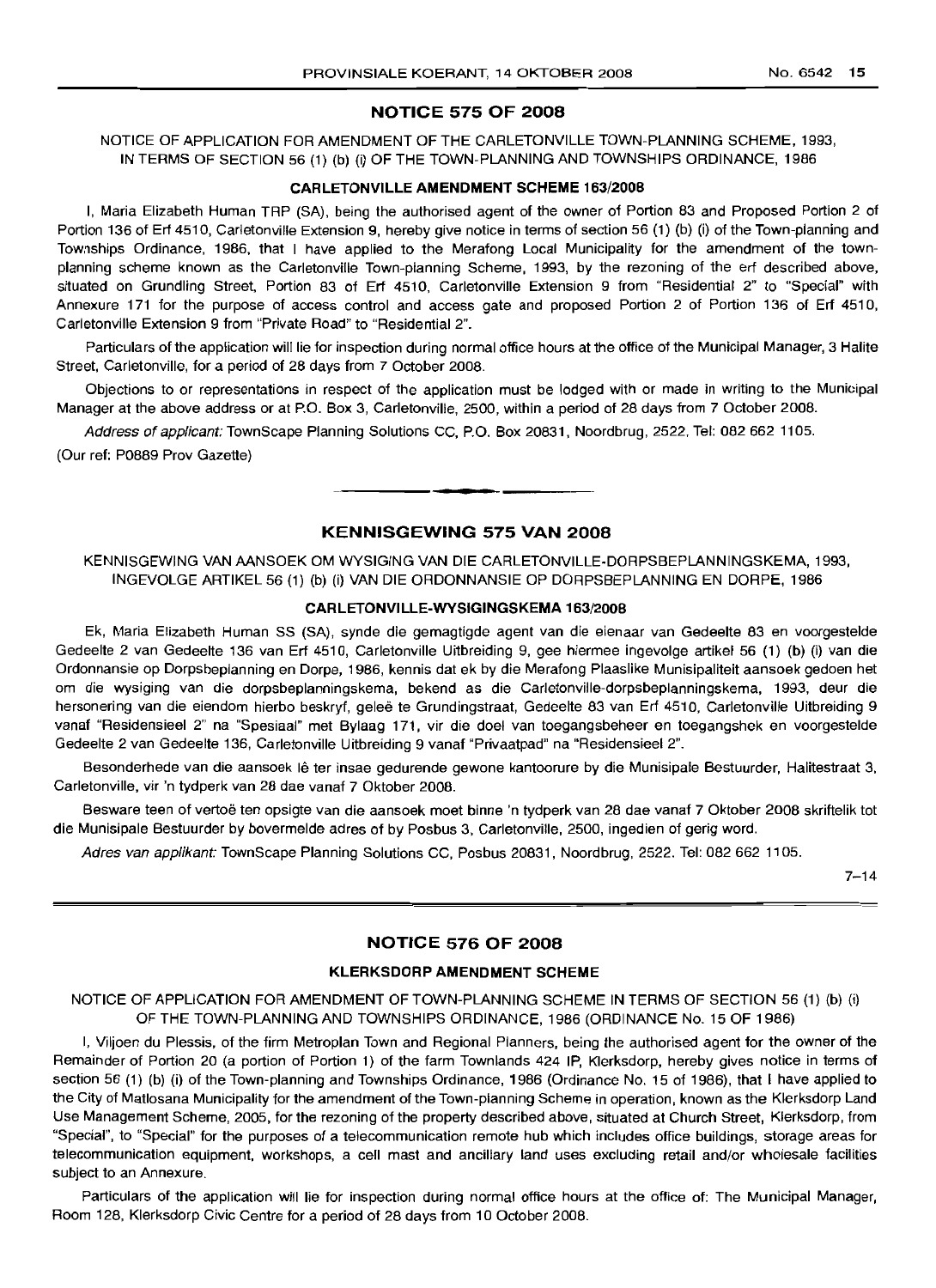Objections to or representations in respect of the application must be lodged with or made in writing to: The Municipal Manager at the above address or at PO Box 99, Klerksdorp, 2570, within a period of 28 days from 10 October 2008.

Address of authorised agent: Metroplan, 96 Rauch Avenue, Georgeville; PO Box 916, Groenkloof, 0027. Tel: (012) 804-2522.

Date of first publication: 7 October 2008.

Date of second publication: 14 October 2008.

### **KENNISGEWING 576 VAN 2008**

• **• I**

#### **KLERKSDORP-WVSIGINGSKEMA**

KENNISGEWING VAN AANSOEK OM WYSIGING VAN DORPSBEPLANNINGSKEMA INGEVOLGE ARTIKEL 56 (1) (b) (i) VAN DIE ORDONNANSIE OP DORPSBEPLANNING EN DORPE, 1986 (ORDONNANSIE No. 15 van 1986)

Ek, Viljoen du Plessis, van die firma Metroplan Stads- en Streekbeplanners, synde die gemagtigde agent van die eienaar van die Restant van Gedeelte 20 ('n gedeelte van Gedeelte 1) van die plaas Townlands 424 IP, Klerksdorp, gee hiermee ingevolge artikel 56 (1) (b) (i) van die Ordonnansie op Dorpsbeplanning en Dorpe, 1986 (Ordonnansie No. 15 van 1986), kennis dat ek by die Stad van Matlosana Munisipaliteit aansoek gedoen het om die wysiging van die dorpsbeplanningskema in werking, bekend as die Klerksdorp Grondgebruik Bestuurskema, 2005, deur die hersonering van die eiendom hierbo beskryf, gelee te Kerkstraat, Klerksdorp, vanaf "Spesiaal", na "Spesiaal" vir 'n telekommunikasie 'remote hub' wat kantoor geboue, stoor areas vir telekommunikasie toebehore, werkswinkels, 'n selfoon toring en soortgelyke gebruike insluit, maar kleinhandel en/of groothandel fasiliteite uitsluit, onderhewig aan 'n Bylae.

Besonderhede van die aansoek lê ter insae gedurende gewone kantoorure by die kantoor van: Die Munisipale Bestuurder, Kamer 128, Klerksdorp Burgersentrum, vir 'n tydperk van 28 dae vanaf 10 Oktober 2008.

Besware teen of vertoë ten opsigte van die aansoek moet binne 'n tydperk van 28 dae vanaf 10 Oktober 2008 skriftelik by of tot die Munisipale Bestuurder, Stadsraad van Matlosana, by bovermelde adres of by Posbus 99, Klerksdorp, 2570, ingedien of gerig word.

Adres van gemagtigde agent: Metroplan, Rauchlaan 96, Georgeville; Posbus 916, Groenkloof, 0027. Tel: (012) 804-2522. Datum van eerste publikasie: 7 Oktober 2008.

Datum van tweede publikasie: 14 Oktober 2008.

 $7 - 14$ 

#### **NOTICE 577 OF 2008**

# **PERI URBAN AREA TOWN·PLANNING SCHEME, 1975**

I, Johan van der Merwe, being the authorized agent, hereby give notice in terms of section 56 (1) (b) (i) of the Townplanning and Townships Ordinance, 1986 (Ordinance No. 15 of 1986), that I have applied to the Madibeng Local Authority for the rezoning of the following properties: Portion 184, Rietfontein 485-JQ, situated on the R514 (Van der Hoff Road to Brits) in order to legalise the existing garage and to apply for additional rights.

Particulars of the application will lie for inspection during normal office hours at the office of: The Madibeng Local Municipality, Civic Centre, 53 Van Velden Street, Brits, 0250, for a period of 28 days from 7 October 2008.

Objections to or representations in respect of the application must be lodged with or made in writing to Madibeng Local Municipality at the above address or at PO Box 106, Brits, 0250, within a period of 28 days from 7 October 2008.

Name and address of agent: Johan van der Merwe, 404A Cuckoo Crescent, Willow Acres Estate, PO Box 56444, Arcadia, 0007.

Date of first and second publication: 7 October 2008 and 14 October 2008.

# **KENNISGEWING 577 VAN 2008**

E **\_ •**

# **BUITESTEDELIKE DORPSBEPLANNINGSKEMA, 1975**

Ek, Johan van der Merwe, synde die gemagtigde agent, gee kennis dat ek by die Madibeng Plaaslike Munisipaliteit aansoek gedoen het om die wysiging van die dorpsbeplanningskema in werking deur die hersonering van die volgende eiendomme: Die Gedeelte 184, Rietfontein 485-JQ, geleë op die R514 (Van der Hoffweg na Brits), ten einde die bestaande garage te wettig en voorsiening te maak vir addisionele regte.

Besonderhede van die aansoek lê ter insae gedurende gewone kantoorure by die plaaslike kantoor van die Madibeng Plaaslike Munisipaliteit, Civic Centre, Van Veldenstraat 53, Brits, vir 'n tydperk van 28 dae vanaf 7 Oktober 2008.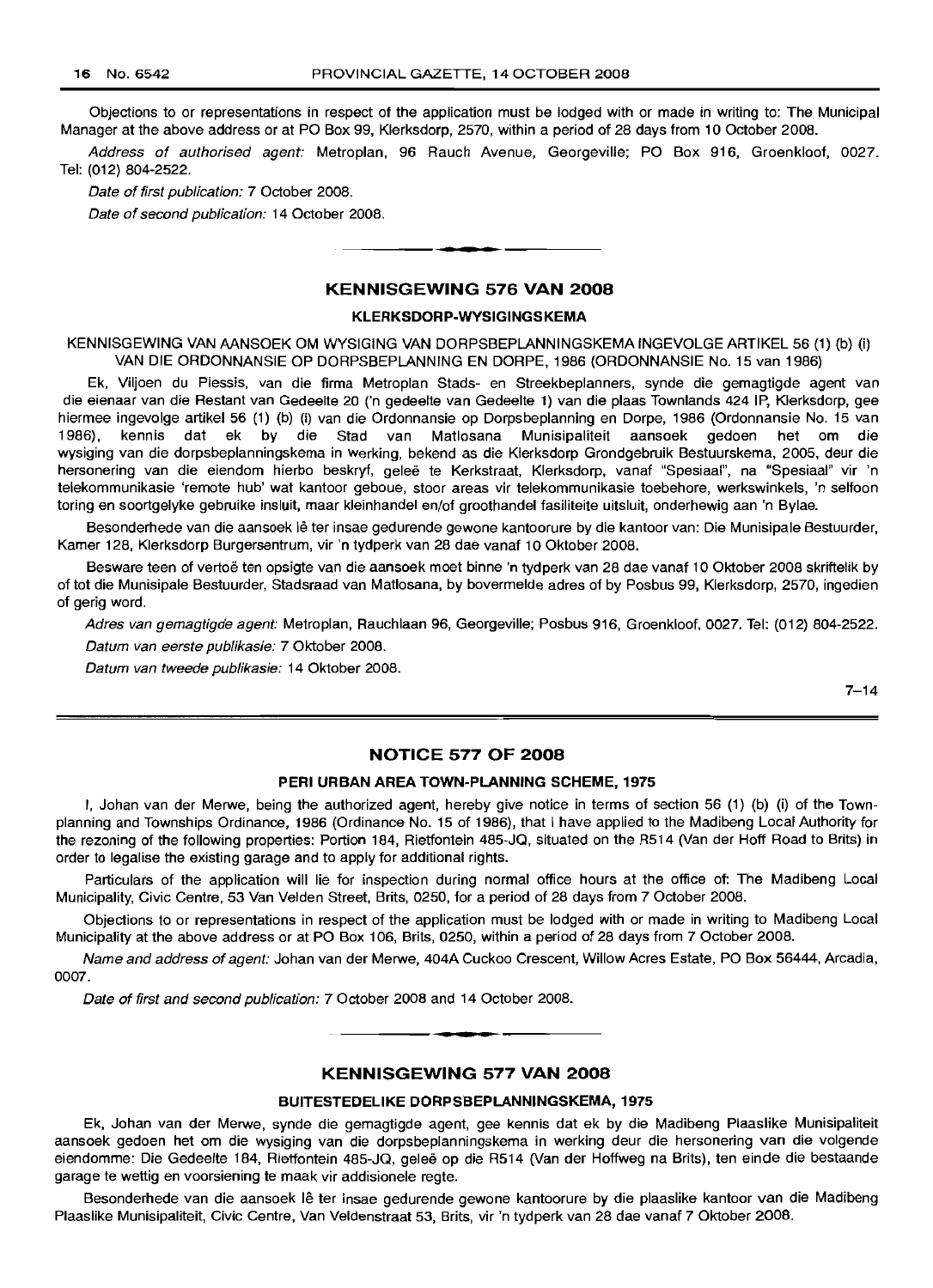Besware teen of vertoë ten opsigte van die aansoek moet binne 'n tydperk van 28 dae vanaf 7 Oktober 2008, skriftelik by of tot die Madibeng Plaaslike Munisipaliteit, by bovermelde adres of by Posbus 106, Brits, 0250, ingedien of gerig word.

Naam en adres van agent: Johan van der Merwe, 404A Cuckoo Crescent, Willow Acres Estate, PO Box 56444, Arcadia, 0007.

Publikasiedatum: 7 Oktober 2008 en 14 Oktober 2008.

 $7 - 14$ 

# **NOTICE 581 OF 2008**

NOTICE OF APPLICATION FOR THE AMENDMENT OF THE TOWN-PLANNING SCHEME IN TERMS OF SECTION 56 (1) (b) (i) OF THE TOWN-PLANNING AND TOWNSHIPS ORDINANCE, 1986 (ORDINANCE No. 15 OF 1986)

# **DITSOBOTLA AMENDMENT SCHEME 33**

We, G.J. and E. Jansen van Rensburg, the owner of a Portion 2 of Erf 1779 and Portion 4 of Erf 1779, hereby give notice in terms of section 56 (1) (b) (i) of the Town-planning and Townships Ordinance, 1986, that we have applied to the Ditsobotla Local Municipality for the amendment of the town-planning scheme known as Ditsobotla Town-planning Scheme 2007, by the rezoning of the properties described above, situated at 46 Kort Street, Lichtenburg, from "Residential 1" to "Residential 2" for the development of dwelling units.

Particulars of the application will lie for inspection during normal office hours at the office of the Municipal Manager, Room 4, from 14 October 2008.

Objections to or representations in respect of the application must be lodged with or made in writing to the Municipal Manager at the above address or at PO Box 7, Lichtenburg, 2740, within a period of 28 days from 14 October 2008.

Address of Applicant: P.O. Box 2246, Lichtenburg, 2740. .**- .**

# **KENNISGEWING 581 VAN 2008**

KENNISGEWING VAN AANSOEK OM WYSIGING VAN DORPSBEPLANNINGSKEMA INGEVOLGE ARTIKEL 56 (1) (b) (i) VAN DIE ORDONNANSIE OP DORPSBEPLANNING EN DORPE, 1986 (ORDONNANSIE No. 15 van 1986)

#### **DITSOBOTLA-WYSIGINGSKEMA 33**

Ons, G. J. en E. Jansen van Rensburg, die eienaars van Gedeelte 2 van Erf 1779 en Gedeelte 4 van Erf 1779, gee hiermee ingevolge artikel 56 (1) (b) (i) van die Ordonnansie op Dorpsbeplanning en Dorpe, 1986, kennis dat ons by die Ditsobotla Plaaslike Munisipaliteit aansoek gedoen het om die wysiging van die dorpsbeplanningskema bekend as Ditsobotla Dorpsbeplanningskema, 2007, deur die hersonering van die eiendomme hierbo beskryf, qelee te Kortstraat 46, Lichtenburg, van "Residensieel 1" na "Residensieel 2" vir die ontwikkeling van wooneenhede.

Besonderhede van die aansoek Ie ter insae gedurende gewone kantoorure by die kantoor van die Munisipale Bestuurder, Kamer 4, Eerste Vloer, Burgersentrum, h.v Dr. Nelson Mandelaweg en Transvaalstraat, Lichtenburg. Tel. No. (018) 632-5051, vir 'n tydperk van 28 dae vanaf 14 Oktober 2008.

Besware teen of vertoe ten opsigte van die aansoek moet binne 'n tydperk van 28 dae vanaf 14 Oktober 2008 skriftelik by of tot die Munisipale Bestuurder by bovermelde adres of by Posbus 7, Lichtenburg, 2740, ingedien of gerig word.

Adres van Applikant: Posbus 2246, Lichtenburg, 2740.

14-21

# **NOTICE 582 OF 2008**

NOTICE OF APPLICATION FOR THE AMENDMENT OF THE TOWN-PLANNING SCHEME IN TERMS OF SECTION 56 (1) (b) (i) OF THE TOWN-PLANNING AND TOWNSHIPS ORDINANCE, 1986 (ORDINANCE No. 15 OF 1986)

# **DITSOBOTLA AMENDMENT SCHEME 34**

I, C. J. P. Oelofse, the authorized agent of the owner of Erf 2043, Lichtenburg, hereby give notice in terms of section 56 (1) (b) (i) of the Town-planning and Townships Ordinance, 1986, that I have applied to the Ditsobotla Local Municipality for the amendment of the town-planning scheme known as Ditsobotla Town-planning Scheme, 2007, by the rezoning of the property described above, situated at 48 Thirteenth Avenue, Lichtenburg, from "Residential 1" to "Business 2" with an annexure, for the development of a Guest House.

Particulars of the application will lie for inspection during normal office hours at the office of the Municipal Manager, Room 4, from 14 October 2008.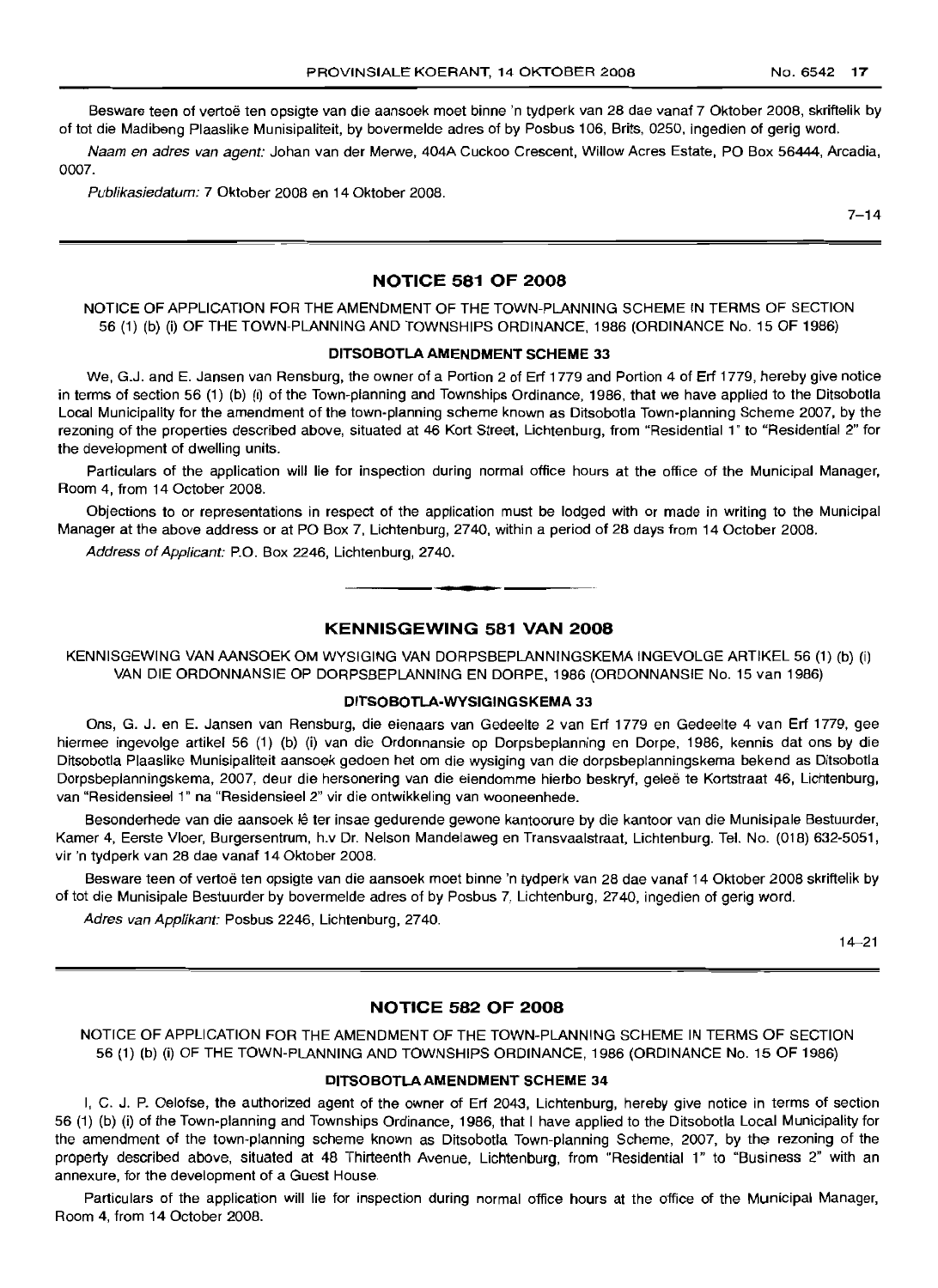Objections to or representations in respect of the application must be lodged with or made in writing to the Municipal Manager at the above address or at PO Box 7, Lichtenburg, 2740, within a period of 28 days from 14 October 2008. Address of Applicant: P.O. Box 1760, Lichtenburg, 2740.

**KENNISGEWING 582 VAN 2008**

• **- I**

KENNISGEWING VAN AANSOEK OM WYSIGING VAN DORPSBEPLANNINGSKEMA INGEVOLGE ARTIKEL 56 (1) (b) (i) VAN DIE ORDONNANSIE OP DORPSBEPLANNING EN DORPE, 1986 (ORDONNANSIE No. 15 VAN 1986)

#### **DITSOBOTLA-WYSIGINGSKEMA 34**

Ek, C.J.P. Oelofse, die gemagtigde agent van die eienaar van Erf 2043, Lichtenburg, gee hiermee ingevolge artikel 56 (1) (b) (i) van die Ordonnansie op Dorpsbeplanning en Dorpe, 1986, kennis dat ek by die Ditsobotla Plaaslike Munisipaliteit aansoek gedoen het om die wysiging van die dorpsbeplanningskema bekend as Ditsobotla Dorpsbeplanningskema, 2007, deur die hersonering van die eiendom hierbo beskryf, geleë te Dertiendelaan 48, Lichtenburg, van "Residensieel 1" na "Besigheid 2" vir die ontwikkeling van 'n Gaste Huis.

Besonderhede van die aansoek lê ter insae gedurende gewone kantoorure by die kantoor van die Munisipale Bestuurder, Kamer 4, Eerste Vloer, Burgersentrum, h.v Dr. Nelson Mandelaweg en Transvaalstraat, Lichtenburg. Tel. No. (018) 632-5051, vir 'n tydperk van 28 dae vanaf 14 Oktober 2008.

Besware teen of vertoë ten opsigte van die aansoek moet binne 'n tydperk van 28 dae vanaf 14 Oktober 2008 skriftelik by of tot die Munisipale Bestuurder by bovermelde adres of by Posbus 7, Lichtenburg, 2740, ingedien of gerig word.

Adres van Applikant: Posbus 1760, Lichtenburg, 2740.

14-21

# **NOTICE 583 OF 2008**

NOTICE OF APPLICATION FOR AMENDMENT OF TOWN-PLANNING SCHEME IN TERMS OF SECTION 56 (1) (b) (i) OF THE TOWN-PLANNING AND TOWNSHIPS ORDINANCE, 1986 (ORDINANCE 15 OF 1986)

#### **RUSTENBURG LAND USE MANAGEMENT SCHEME, 2005-AMENDMENT SCHEME 357**

Maxim Planning Solutions being the authorised agent of the owner of Portion 6 (a portion of Portion 2) of the farm Bultfontein No. 259-JQ, hereby gives notice in terms of section 56 (1) (b) (i) of the Town-planning and Townships Ordinance, 1986, that we have applied to the Rustenburg Local Municipality for the amendment of the town-planning scheme known as Rustenburg Land Use Management Scheme, 2005, by the rezoning of the property described above, situated ± 20 km North of Rustenburg adjacent to the P115/5 road (Boshoek-Rustenbuurg Road) from "Agricultural" to "Special" for the purposes of a private resort comprising of accommodation facilities (1 500  $\text{m}^2$ ), guest house with eight (8) bedrooms (235  $\text{m}^2$ ), function and conference facility (500 m<sup>2</sup>), place of refreshment (300 m<sup>2</sup>), chapel (182 m<sup>2</sup>), spa facilities (350 m<sup>2</sup>) and recreational facilities  $(200 \text{ m}^2)$ .

Particulars of the application will lie for inspection during normal office hours at the office of the Director: Planning and Development, Room 313, Missionary Mpheni House, corner of Beyers Naude and Nelson Mandela Drives, Rustenburg, for the period of 28 days from 14 October 2008.

Objections to or representations in respect of the application must be lodged with or made in writing to the Municipal Manager at the above address or at P.O. Box 16, Rustenburg, 0300, within a period of 28 days from 14 October 2008.

Address of authorised agent: Maxim Planning Solutions, 37 Von Wielligh Street, Rustenburg; P.O. Box 21114, Proteapark, 0305. Tel: (014) 592-9489. (2/1027) .**-.**

### **KENNISGEWING 583 VAN 2008**

KENNISGEWING VAN AANSOEK OM WYSIGING VAN DORPSBEPLANNINGSKEMA INGEVOLGE ARTIKEL 56 (1) (b) (i) VAN DIE ORDONNANSIE OP DORPSBEPLANNING EN DORPE, 1986 (ORDONNANSIE 15 VAN 1986)

# **RUSTENBURG LAND USE MANAGEMENT SCHEME, 2005-WYSIGINGSKEMA 357**

Maxim Planning Solutions synde die gemagtigde agent van die eienaar van die Gedeelte 6 ('n gedeelte van Gedeelte 2) van die plaas Bultfontein No. 259-JQ, gee hiermee ingevolge artikel 56 (1) (b) (i) van die Ordonnansie op Dorpsbeplanning en Dorpe, 1986, kennis dat ons by die Rustenburg Plaaslike Munisipaliteit aansoek gedoen het om die wysiging van die dorpsbeplanningskema bekend as Rustenburg Land Use Management Scheme, 2005, deur die hersonering van die eiendom hierbo beskryf, gelee ongeveer 20 km noord van Rustenburg aangrensend tot die P115/1 pad (Boshoek-Rustenburgpad) vanaf "Landbou" na "Spesiaal" vir die doeleindes van 'n privaat oord bestaande uit akkommodasie fasiliteite (1 500 m<sup>2</sup>) gastehuis met agt (8) slaapkamers (235 m²), konferensie en funksie fasiliteit (500 m²), verversingsplek (300 m²), kapel (182 m²), spa-fasiliteite (350 m<sup>2</sup>) en ontspannings fasiliteite (200 m<sup>2</sup>).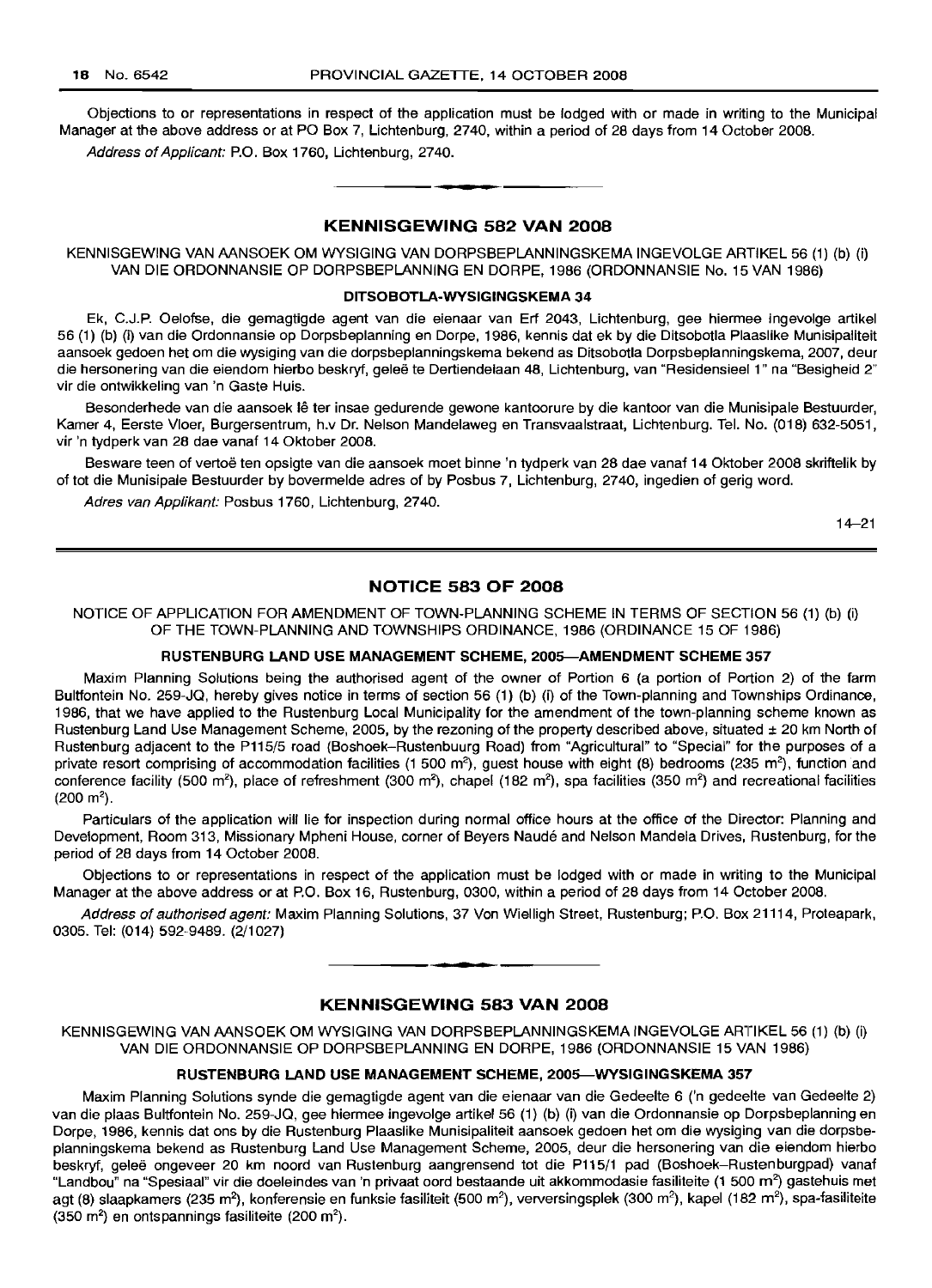Besonderhede van die aansoek lê ter insae gedurende gewone kantoorure by die kantoor van die Direkteur: Beplanning en Ontwikkeling, Kamer 313, Missionary Mpheni House, hoek van Beyers Naude- en Nelson Mandelarylaan, Rustenburg, vir 'n tydperk van 28 dae vanaf 14 Oktober 2008.

Besware teen of vertoë ten opsigte van die aansoek moet binne 'n tydperk van 28 dae vanaf 14 Oktober 2008 skriftelik by of tot die Munisipale Bestuurder by bovermelde adres of by Posbus 16, Rustenburg, 0300, ingedien of gerig word.

Adres van gemagtigde agent: Maxim Planning Solutions, Von Wiellighstraat 37, Rustenburg; Posbus 21114, Proteapark, 0305. Tel: (014) 592-9489. (2/1027)

14-21

# **NOTICE 584 OF 2008**

# NOTICE OF APPLICATION FOR AMENDMENT OF TOWN-PLANNING SCHEME IN TERMS OF SECTION 56 (1) (b) (i) OF THE TOWN-PLANNING AND TOWNSHIPS ORDINANCE, 1986 (ORDINANCE 15 OF 1986)

#### **AMENDMENT SCHEME NUMBER 535**

I, Kgomotso Rapetswa, being the authorised agent of Portion 5 (a portion of Portion 1) of Erf 482, Rustenburg-J.Q., hereby give notice in terms of section 56 (1) (b) (i) of the Town-planning and Townships Ordinance, 1986, that we have applied to the Rustenburg Local Municipality for the amendment of the land use management scheme (town-planning scheme) known as Rustenburg Land Use Management Scheme, 2005, by the rezoning of the described above, situated at Rustenburg, from "Residential 2" to "Business 1".

Particulars of the application will lie for inspection during normal office hours at the office of the Municipal Manager, Rustenburg Local Municipality, cor. Beyers Naude and Nelson Mandela Drives, within a period of 28 days from 13 October 2008.

Objections to or representations in respect of the application must be lodged with or made in writing to the Municipal Manager, at the above address or at P.O. Box 16, Rustenburg, 0300, within a period of 28 days from 13 October 2008.

Address of authorized agent: 24 Bushrock, Waterfall East, Rustenburg.

# **KENNISGEWING 584 VAN 2008**

**• •**

KENNISGEWING VAN AANSOEK OM WYSIGING VAN DORPSBEPLANNINGSKEMA INGEVOLGE ARTIKEL 56 (1) (b) (i) VAN DIE ORDONNANSIE OP DORPSBEPLANNING EN DORPE, 1986 (ORDONNANSIE 15 VAN 1986)

#### **WYSIGINGSKEMA 535**

Ek, Kgomotso Rapetswa, synde die gemagtigde agent van Gedeelte 5 (gedeelte van Gedeelte 1) van die Erf 482, Rustenburg-J.Q., gee hiermee ingevolge artikel 56 (1) b) (ii) van die Ordonnansie op Dorpsbeplanning en Dorpe, 1986, kennis dat ons by die Rustenburg Plaaslike Munisipaliteit, aansoek gedoen het om die wysiging van die grond gebruik bestuurskema (dorpsbeplanning skema) bekend as Rustenburg Grondgebruiksskema 2005 deur die hersonering van die eiendom hierbo beskryf, geleë te Rustenburg, vanaf "Residensieel 2" na "Besigheid 1".

Besonderhede van die aansoek lê ter insae gedurende gewone kantoorure by die kantoor van die Munisipale Bestuurder, Rustenburg Plaaslilke Munisipaliteit, h/v Beyers Naude- en Nelson Mandelastraat, vir 'n tydperk van 28 dae vanaf 13 Oktober 2008.

Beware teen of vertoe ten opsigte van die aansoek moet binne 'n tydperk van 28 dae vanaf 13 Oktober 2008 skriftelik by of tot die Munisipale Bestuurder by bovermelde adres of by Posbus 16, Rustenburg, 0300, ingedien of gerig word.

Adres van gemagtigde agent: 24 Bushrock, Waterfall East, Rustenburg.

14-20

# **NOTICE 585 OF 2008**

NOTICE OF APPLICATION FOR AMENDMENT OF TOWN-PLANNING SCHEME IN TERMS OF SECTION 56 (1) (b) (i) OF THE TOWN-PLANNING AND TOWNSHIPS ORDINANCE, 1986 (ORDINANCE 15 OF 1986)

#### **RUSTENBURG LAND USE MANAGEMENT SCHEME, 2005-AMENDMENT SCHEME 528**

Maxim Planning Solutions being the authorised agent of the owner of Portion 2 of Erf 882, Rustenburg, hereby gives notice in terms of section 56 (1) (b) (i) of the Town-planning and Townships Ordinance, 1986, that we have applied to the Rustenburg Local Municipality for the amendment of the town-planning scheme known as Rustenburg Land Use Management Scheme, 2005, by the rezoning of the property described above, situated at 63 Leyd Street, from "Residential 1" to "Residential 2" with a density of 40 dwelling units per hectare.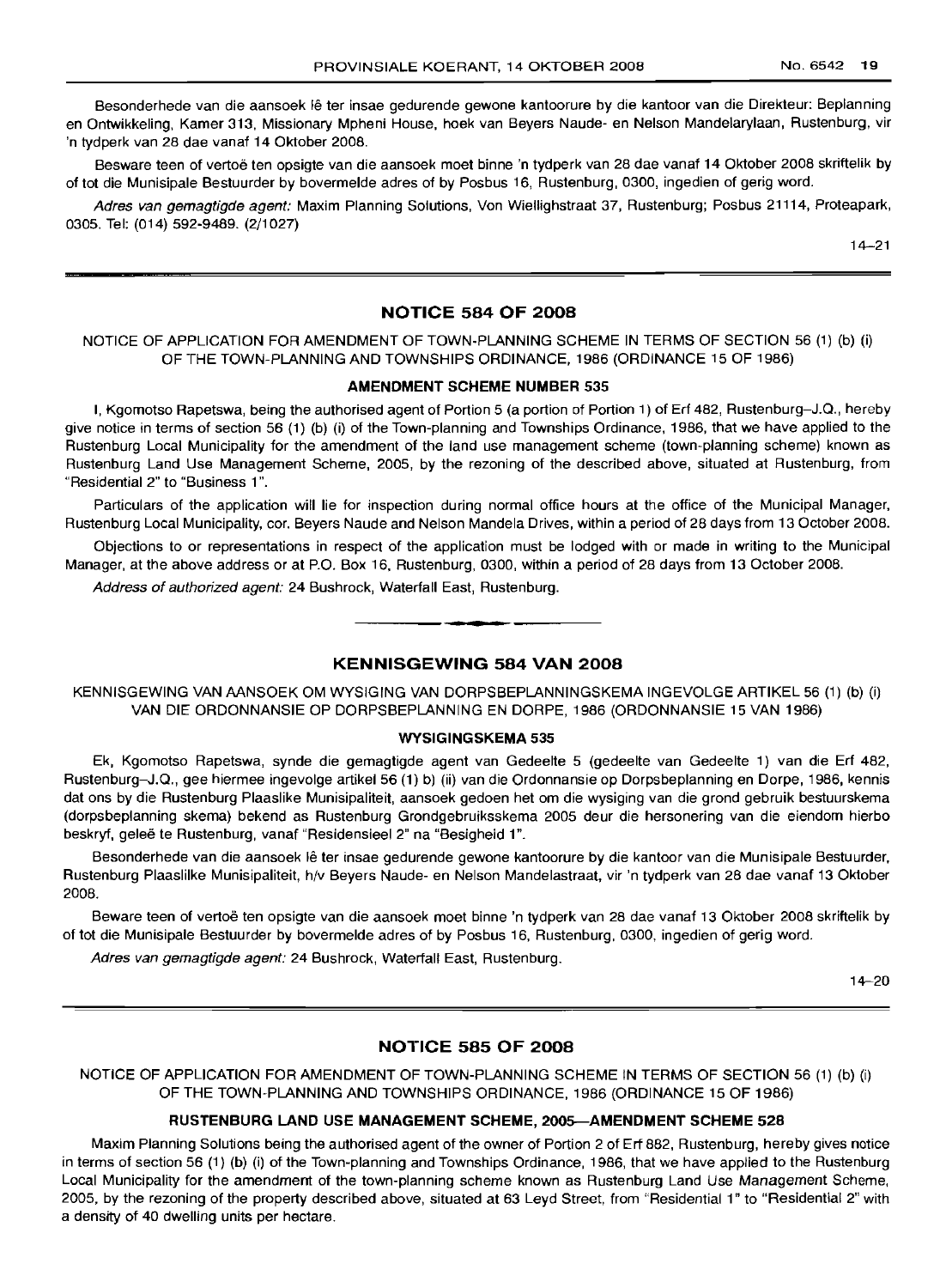Particulars of the application will lie for inspection during normal office hours at the office of the Director: Planning and Development, Room 313, Missionary Mpheni House, corner of Beyers Naude and Nelson Mandela Drives, Rustenburg, for the period of 28 days from 14 October 2008.

Objections to or representations in respect of the application must be lodged with or made in writing to the Municipal Manager at the above address or at P.O. Box 16, Rustenburg, 0300, within a period of 28 days from 14 October 2008.

Address of authorised agent: Maxim Planning Solutions, 37 Von Wielligh Street, Rustenburg; P.O. Box 21114, Proteapark, 0305. Tel: (014) 592-9489. (2/1154)

# KENNISGEWING 585 VAN 2008

**•**

KENNISGEWING VAN AANSOEK OM WYSIGING VAN DORPSBEPLANNINGSKEMA INGEVOLGE ARTIKEL 56 (1) (b) (i) VAN DIE ORDONNANSIE OP DORPSBEPLANNING EN DORPE, 1986 (ORDONNANSIE 15 VAN 1986)

#### RUSTENBURG LAND USE MANAGEMENT SCHEME, 2005-WVSIGINGSKEMA 528

Maxim Planning Solutions synde die gemagtigde agent van die eienaar van die Portion 2 of Erf 882, Rustenburg, gee hiermee ingevolge artikel 56 (1) b) (i) van die Ordonnansie op Dorpsbeplanning en Dorpe, 1986, kennis dat ons by die Rustenburg Plaaslike Munisipaliteit aansoek gedoen het om die wysiging van die dorpsbeplanningskema bekend as Rustenburg Land Use Management Scheme, 2005, deur die hersonering van die eiendom hierbo beskryf, gelee te Leydstraat 63, vanaf "Residensieel 1" na "Residensieel 2" met 'n digtheid van 40 wooneenhede per hektaar.

Besonderhede van die aansoek Ie ter insae gedurende gewone kantoorure by die kantoor van die Direkteur: Beplanning en Ontwikkeling, Kamer 313, Missionary Mpheni House, hoek van Beyers Naude- en Nelson Mandelarylaan, Rustenburg, vir 'n tydperk van 28 dae vanaf 14 Oktober 2008.

Beware teen of vertoë ten opsigte van die aansoek moet binne 'n tydperk van 28 dae vanaf 14 Oktober 2008 skriftelik by of tot die Munsipale Bestuurder by bovermelde adres of by Posbus 16, Rustenburg, 0300, ingedien of gerig word.

Adres van gemagtigde agent: Maxim Planning Solutions, Von Wiellighstraat 37, Rustenburg; Posbus 21114, Proteapark, 0305. Tel: (014) 592-9489. (2/1154)

14-21

# NOTICE 586 OF 2008

NOTICE OF APPLICATION FOR AMENDMENT OF TOWN-PLANNING SCHEME IN TERMS OF SECTION 56 (1) (b) (i) OF THE TOWN-PLANNING AND TOWNSHIPS ORDINANCE, 1986 (ORDINANCE 15 OF 1986)

#### DELAREYVILLE-AMENDMENT SCHEME 16

Maxim Planning Solutions being the authorised agent of the owner of portion of the Remaining Extent of Erf 284, Delareyville (to be known as Portions 307 to 334 of Erf 284, Delareyville), hereby gives notice in terms of section 56 (1) (b) (i) of the Town-planning and Townships Ordinance, 1986, that we have applied to the Tswaing Local Municipality for the amendment of the town-planning scheme known as Delareyville Town-planning Scheme, 1998, as amended, by the rezoning of a portion of the Remaining Extent of Erf 284, Delareyville (to be known as Portions 307 to 334 of Erf 284, Delareyville), situated adjacent to General Delarey-, Buiten- and the extension of East Street, from "Residential 1", "Existing Public Roads" and "Municipal" to "Business 1".

Particulars of the application will lie for inspection during normal office hours at the office of the Municipal Manager, Tswaing Municipal Offices, General Delarey Street, Delareyville, for the period of 28 days from 23 May 2008.

Objections to or representations in respect of the application must be lodged with or made in writing to the Municipal Manager, Tswaing Local Municipality, at the above address or posted to P.O. Box 24, Delareyville, 2770, within a period of 28 days from 23 May 2008.

Address of authorised agent: Maxim Planning Solutions, 56 Archbishop Desmont Tutu Street, Klerksdorp, P.O. Box 10681, Klerksdorp, 2570. Tel: (018) 462-1756. (2/1116)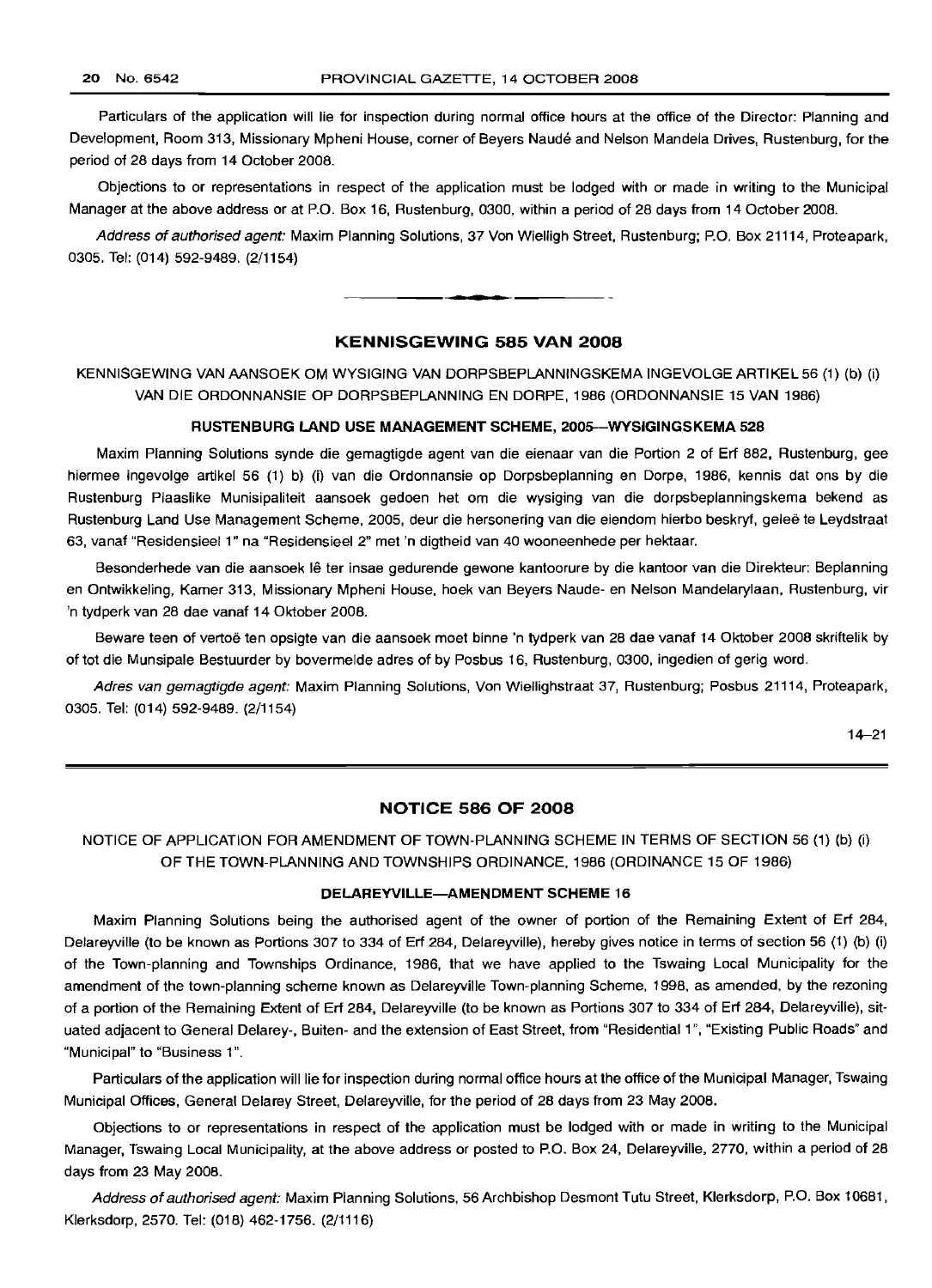# **KENNISGEWING 586 VAN 2008**

KENNISGEWING VAN AANSOEK OM WYSIGING VAN DORPSBEPLANNINGSKEMA INGEVOLGE ARTIKEL 56 (1) (b) (i) VAN DIE ORDONNANSIE OP DORPSBEPLANNING EN DORPE, 1986 (ORDONNANSIE 15 VAN 1986)

#### **DELAREYVILLE-WYSIGINGSKEMA 16**

Maxim Planning Solutions synde die gemagtigde agent van die eienaar van 'n gedeelte van die Resterende Gedeelte van Erf 284, Delareyville (bekend te staan as Gedeeltes 307 tot 334 van Erf 284, Delareyville), gee hiermee ingevolge artikel56 (1) b) (i) van die Ordonnansie op Dorpsbeplanning en Dorpe, 1986, kennis dat ons by die Tswaing Plaaslike Munisipaliteit aansoek gedoen het om die wysiging van die Delareyville-dorpsbeplanningskema, 1998, soos gewysig, deur die hersonering van die gedeelte van die Resterende Gedeelte van Erf 284, Delareyville (bekend te staan as Gedeeltes 307 tot 334, van Erf 284, Delareyville), geleë aanliggend tot Generaal Delarey-, Buiten- en die verlenging van Oosstraat, vanaf "Residensieel 1", "Bestaande Openbare Paaie" en "Munisipaal" na "Besigheid 1".

Besonderhede van die aansoek Ie ter insae gedurende gewone kantoorure by die kantoor van die Munisipale Bestuurder, Tswaing Munisipale Kantore, Generaal Delareystraat, Delareyville, vir 'n tydperk van 28 dae vanaf 23 Mei 2008.

Besware teen of vertoe ten opsigte van die aansoek moet binne 'n tydperk van 28 dae vanaf 23 Mei 2008 skriftelik by of tot die Munisipale Bestuurder, Tswaing Plaaslike Munisipaliteit, by bovermelde adres of by Posbus 24, Delareyville, 2770, ingedien of gerig word.

Adres van gemagtigde agent: Maxim Planning Solutions, Archbishop Desmond Tutustraat 56, Klerksdorp; Posbus 10681, Klerksdorp, 2570. Tel: (018) 462-1756. (2/1116)

# **NOTICE 587 OF 2008**

#### REMOVAL OF RESTRICTIONS ACT, 1967 (ACT 84 OF 1967)

REMOVAL OF RESTRICTIONS AND SIMULTANEOUS REZONING OF HOLDING 63 WATERSEDGE AGRICULTURAL HOLDINGS, CARLETONVILLE

#### **CARLETONVILLE AMENDMENT SCHEME** 157/2008

It is hereby notified that application has been made in terms of section 3 (1) of the Removal of Restrictions Act, 1967 (Act 84 of 1967) by Cassie Peiser Property Consultant for:

• The removal of conditions B (c) to B (f) and B (j) to B (k) from Deed of Transfer T111055/2006;

• and the simultaneous amendment of the Carletonville Town-planning Scheme, 1993 for the amendment of the present zoning of the holding from "Agricultural" to "Special" in order to develop a guest house and conference and wedding venue (including a place of refreshment) on the property.

The application and relative documents are open for inspection during normal office hours at the offices of the Manager: Department Developmental Local Government and Housing, c/o Albert Luthuli and Gerrit Maritz Streets, Potchefstroom, and the office of the Municipal Manager, Merafong City Local Municipality, Halite Street, Carletonville, for a period of 28 days from 14 October 2008.

Objections to the application may be lodged in writing with the Manager, Department Developmental Local Government and Housing at the above address or to Private Bag X1213, Potchefstroom, 2520, on or before 11 November 2008 and shall reach this office not later than 14hOO on the said date.

GO 15/4/2/1/146/35.

### **KENNISGEWING 587 VAN 2008**

.**- .**

WET OP OPHEFFING VAN BEPERKINGS, 1967 (WET 84 VAN 1967)

OPHEFFING VAN BEPERKINGS EN GELYKTYDIGE HERSONERING VAN HOEWE 63 WATERSEGDE LANDBOUHOEWES, CARLETONVILLE

#### **CARLETONVILLE WYSIGINGSKEMA** 157/2008

Hiermee word bekend gemaak dat ingevolge die bepalings van artikel 3 (1) van die Wet op Opheffing van Beperkings, 1967 (Wet 84 van 1967) aansoek gedoen is deur Cassie Peiser Property Consultant vir:

• Die opheffing van voorwaardes B (c) tot B (f) en B G) tot B (k) in Akte van Transport Tl11 055/2006;

• en die gelyktydige wysiging van die Carletonville-dorpsbeplanningskema. 1993, vir die hersonering van die hoewe van "Landbou" tot "Spesiaal" ten einde die hoewe as 'n gastehuis en plek vir konferensies en troues (ingesluit 'n verversingsplek) te ontwikkel.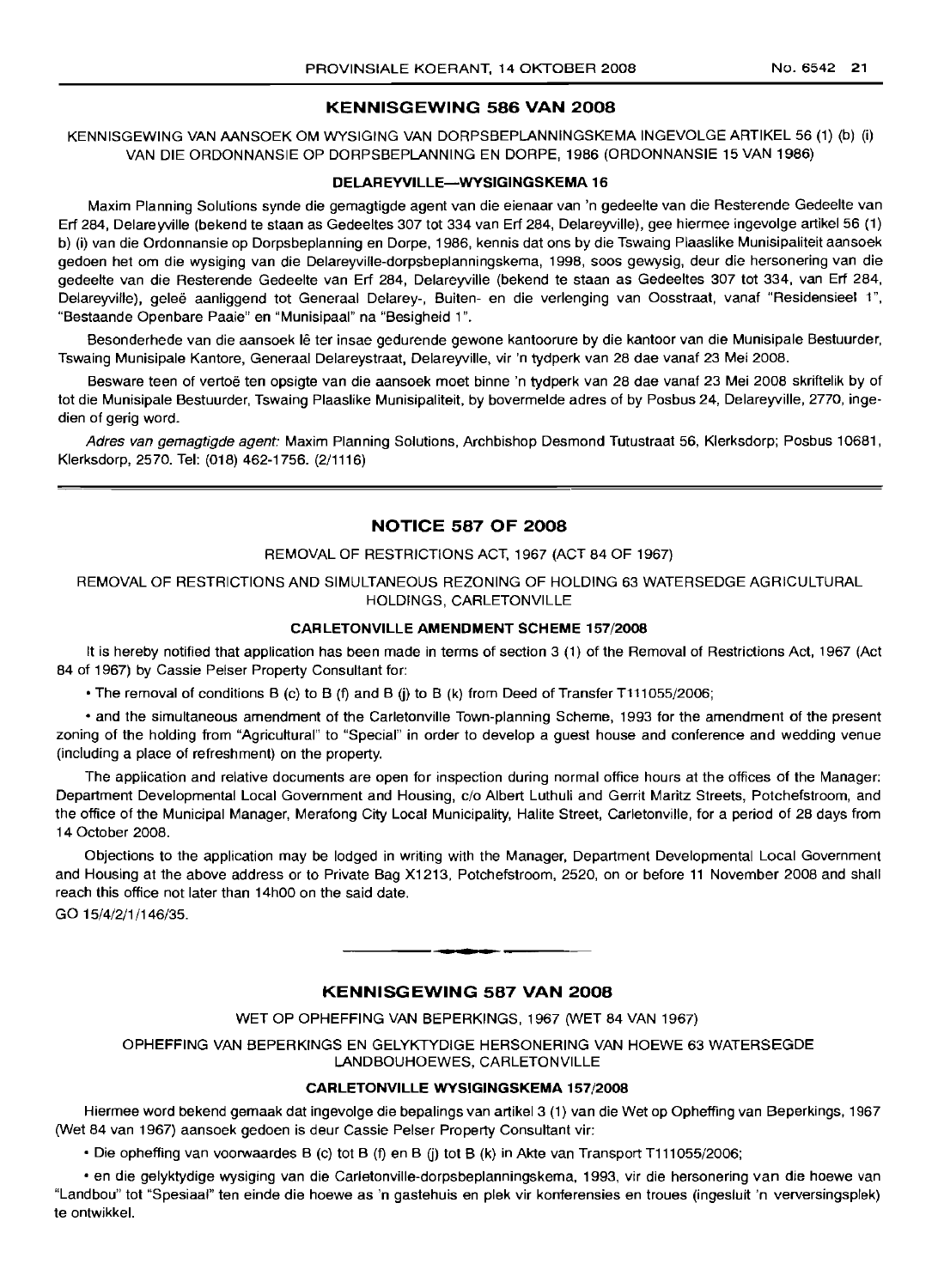Die aansoek en betrokke dokumente is ter insae vir inspeksie by die kantoor van die Bestuurder: Departement Ontwikkelende Plaaslike Regering en Behuising, h/v Dr Albert Luthuli- en Gerrit Maritzstraat, Potchefstroom, en die kantoor van die Munisipale Bestuurder, Merafong Stad Plaaslike Munisipaliteit, Halitestraat, Carletonville, vir 28 dae vanaf 14 Oktober 2008.

Besware teen die aansoek kan skriftelik by die Bestuurder, Departement Ontwikkelende Plaaslike Regering en Behuising, by die bovermelde adres ingedien word of na Privaatsak X1213, Potchefstroom, 2520, gepos word voor of op 11 November 2008 en moet die kantoor nie later as 14hOO op genoemde datum bereik nie. GO 15/4/2/1/146/35.

# **NOTICE 588 OF 2008**

#### **NORTH WEST GAMBLING ACT, 2001**

APPLICATION IN TERMS OF SECTION 45 (1) OF ACT 2 OF 2001

Application was made by Phumelela Gaming & Leisure Limited for (T/ATAB North West) of 14 Turf Club Street, Turffontein, Johannesburg, PO Box 82625, Southdale, 2135.

(a) The permanent removal of the Applicant's current Gambling Business concern (Totalizer and fixed Odds) namely from Sun City, 1 Sun Village Road, Pilanesburg

To

Erf No. JQ910, Farm Doornhoek, Sun Village Shopping Centre, Shop Nos 33 & 34.

(b) Kindly take notice that all interested persons are hereby invited, in terms of section 29 (2) (b) (i) to lodge their written representations in relation thereto with the North West Gambling Board at 23 First Street, Segearona Building, Mafikeng, or Private Bag X34, Mmabatho, 2735;

(c) Kindly take further notice that any such presentation as aforementioned must be lodged within 1 (one) month from the date of this notice of publication;

(d) Kindly take further notice that in terms of section 31 (1) and (2) representations may be lodged in writing or oral, should be board grant such request.

(e) Please take further notice that in terms of section 32 this application and any other representation will be open to the public for inspection at the offices of the Applicant 14 Turf Club Street, Turffontein, Johannesburg.

Thus signed and done at Turffontein on this 1st day of October 2008.

Phumelela Gaming & Leisure Limited (Applicant), 14 Turf Club Street, Turffontein; PO Box 82625, Southdale, 2135. Tel No. (011) 681-1500. Fax No. (011) 434-3608. Ref: G Nagy.